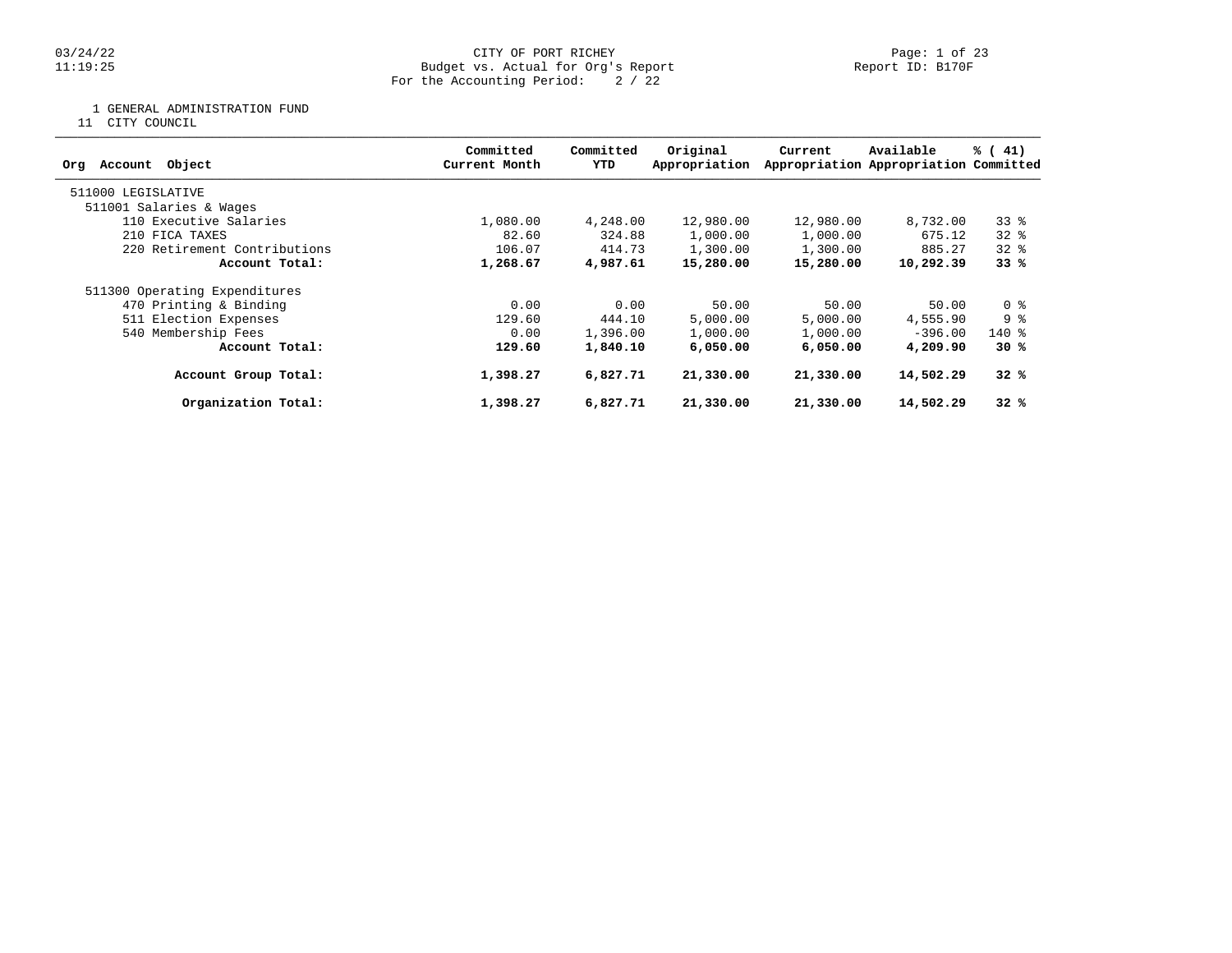# 03/24/22 CITY OF PORT RICHEY Page: 2 of 23 11:19:25 Budget vs. Actual for Org's Report Report ID: B170F For the Accounting Period: 2 / 22

1 GENERAL ADMINISTRATION FUND

12 ADMINISTRATIVE

| Object<br>Account<br>Ora             | Committed<br>Current Month | Committed<br>YTD | Original<br>Appropriation | Current    | Available<br>Appropriation Appropriation Committed | % (41)             |
|--------------------------------------|----------------------------|------------------|---------------------------|------------|----------------------------------------------------|--------------------|
| 512000 EXECUTIVE                     |                            |                  |                           |            |                                                    |                    |
| 512001 Salaries & Wages              |                            |                  |                           |            |                                                    |                    |
| 120 Regular Salaries & Wages         | 7,671.52                   | 38,261.38        | 99,080.00                 | 99,080.00  | 60,818.62                                          | 39 %               |
| 140 Overtime                         | 27.00                      | 49.94            | 100.00                    | 100.00     | 50.06                                              | 50%                |
| 149 Vehicle Allowance - City Manager | 105.00                     | 420.00           | 1,700.00                  | 1,700.00   | 1,280.00                                           | $25$ $\frac{6}{5}$ |
| 210 FICA TAXES                       | 540.14                     | 2,711.24         | 7,775.00                  | 7,775.00   | 5,063.76                                           | 35 <sup>8</sup>    |
| 220 Retirement Contributions         | 829.79                     | 4,129.27         | 10,975.00                 | 10,975.00  | 6,845.73                                           | 38 %               |
| 230 Health Insurance - Employee      | 1,174.14                   | 6,372.57         | 15,100.00                 | 15,100.00  | 8,727.43                                           | $42$ %             |
| Account Total:                       | 10,347.59                  | 51,944.40        | 134,730.00                | 134,730.00 | 82,785.60                                          | 39 %               |
| 512300 Operating Expenditures        |                            |                  |                           |            |                                                    |                    |
| 301 Training                         | 175.00                     | 275.00           | 4,500.00                  | 4,500.00   | 4,225.00                                           | 6 %                |
| 328 Professional Services            | 0.00                       | 376.18           | 5,000.00                  | 5,000.00   | 4,623.82                                           | 8 %                |
| 409 Cellular Phone                   | 229.12                     | 647.43           | 1,200.00                  | 1,200.00   | 552.57                                             | $54$ $%$           |
| 461 Technology/Software Maintenance  | 0.00                       | 968.40           | 0.00                      | 0.00       | $-968.40$                                          | $***$ $%$          |
| 502 Miscellaneous                    | 0.00                       | 138.64           | 200.00                    | 200.00     | 61.36                                              | 69 %               |
| 540 Membership Fees                  | 0.00                       | 1,570.00         | 1,200.00                  | 1,200.00   | $-370.00$                                          | 131 %              |
| 551 Document Recording Fees          | 0.00                       | 200.88           | 500.00                    | 500.00     | 299.12                                             | $40*$              |
| Account Total:                       | 404.12                     | 4,176.53         | 12,600.00                 | 12,600.00  | 8,423.47                                           | 33%                |
| Account Group Total:                 | 10,751.71                  | 56,120.93        | 147,330.00                | 147,330.00 | 91,209.07                                          | 38%                |
| Organization Total:                  | 10,751.71                  | 56,120.93        | 147,330.00                | 147,330.00 | 91,209.07                                          | 38%                |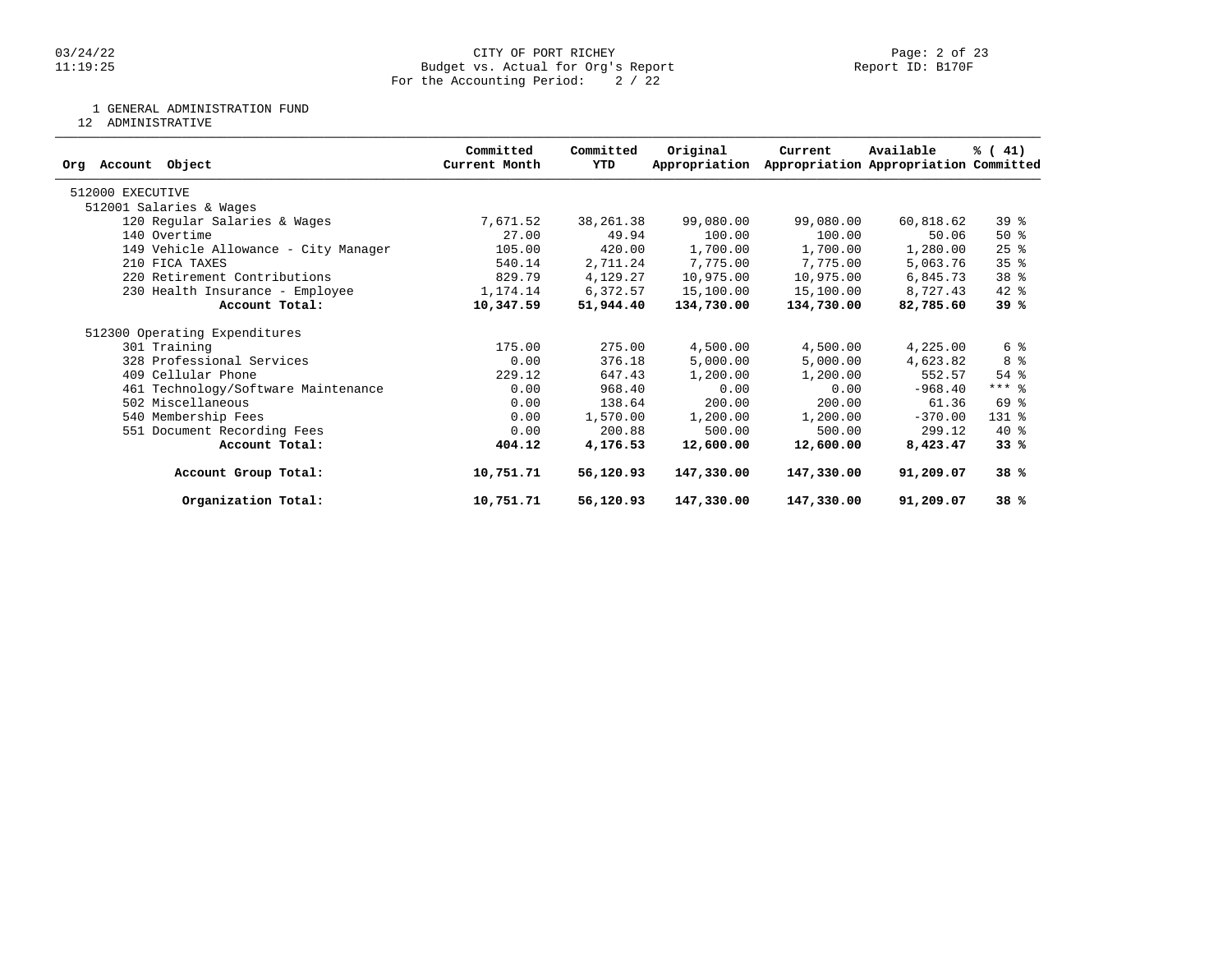1 GENERAL ADMINISTRATION FUND

13 FINANCE

| Object<br>Account<br>Ora            | Committed<br>Current Month | Committed<br>YTD | Original<br>Appropriation | Current    | Available<br>Appropriation Appropriation Committed | % (41)          |
|-------------------------------------|----------------------------|------------------|---------------------------|------------|----------------------------------------------------|-----------------|
| 513000 FINANCIAL & ADMINISTRATIVE   |                            |                  |                           |            |                                                    |                 |
| 513001 Salary & Wages               |                            |                  |                           |            |                                                    |                 |
| 120 Regular Salaries & Wages        | 5,303.43                   | 26,701.08        | 67,700.00                 | 67,700.00  | 40,998.92                                          | 39 <sup>8</sup> |
| 140 Overtime                        | 0.00                       | 0.00             | 100.00                    | 100.00     | 100.00                                             | 0 <sub>8</sub>  |
| 210 FICA TAXES                      | 403.13                     | 2,039.22         | 5,200.00                  | 5,200.00   | 3,160.78                                           | 39 %            |
| 220 Retirement Contributions        | 569.36                     | 2,868.65         | 7,400.00                  | 7,400.00   | 4,531.35                                           | 39%             |
| 230 Health Insurance - Employee     | 948.23                     | 4,272.20         | 11,840.00                 | 11,840.00  | 7,567.80                                           | 36%             |
| Account Total:                      | 7,224.15                   | 35,881.15        | 92,240.00                 | 92,240.00  | 56,358.85                                          | 39%             |
| 513300 Operating Expenditures       |                            |                  |                           |            |                                                    |                 |
| 301 Training                        | 0.00                       | 355.62           | 3,000.00                  | 3,000.00   | 2,644.38                                           | $12*$           |
| 328 Professional Services           | 0.00                       | 0.00             | 5,000.00                  | 5,000.00   | 5,000.00                                           | 0 <sub>8</sub>  |
| 409 Cellular Phone                  | 0.00                       | 112.08           | 600.00                    | 600.00     | 487.92                                             | 19 <sup>°</sup> |
| 461 Technology/Software Maintenance | 0.99                       | 9,984.30         | 10,200.00                 | 10,200.00  | 215.70                                             | 98 %            |
| 502 Miscellaneous                   | 74.88                      | 275.20           | 250.00                    | 250.00     | $-25.20$                                           | $110*$          |
| 512 Small Equipment                 | 0.00                       | 0.00             | 250.00                    | 250.00     | 250.00                                             | 0 <sup>8</sup>  |
| 540 Membership Fees                 | 0.00                       | 0.00             | 300.00                    | 300.00     | 300.00                                             | 0 %             |
| Account Total:                      | 75.87                      | 10,727.20        | 19,600.00                 | 19,600.00  | 8,872.80                                           | 55 %            |
| Account Group Total:                | 7,300.02                   | 46,608.35        | 111,840.00                | 111,840.00 | 65,231.65                                          | 42%             |
| Organization Total:                 | 7,300.02                   | 46,608.35        | 111,840.00                | 111,840.00 | 65,231.65                                          | 42%             |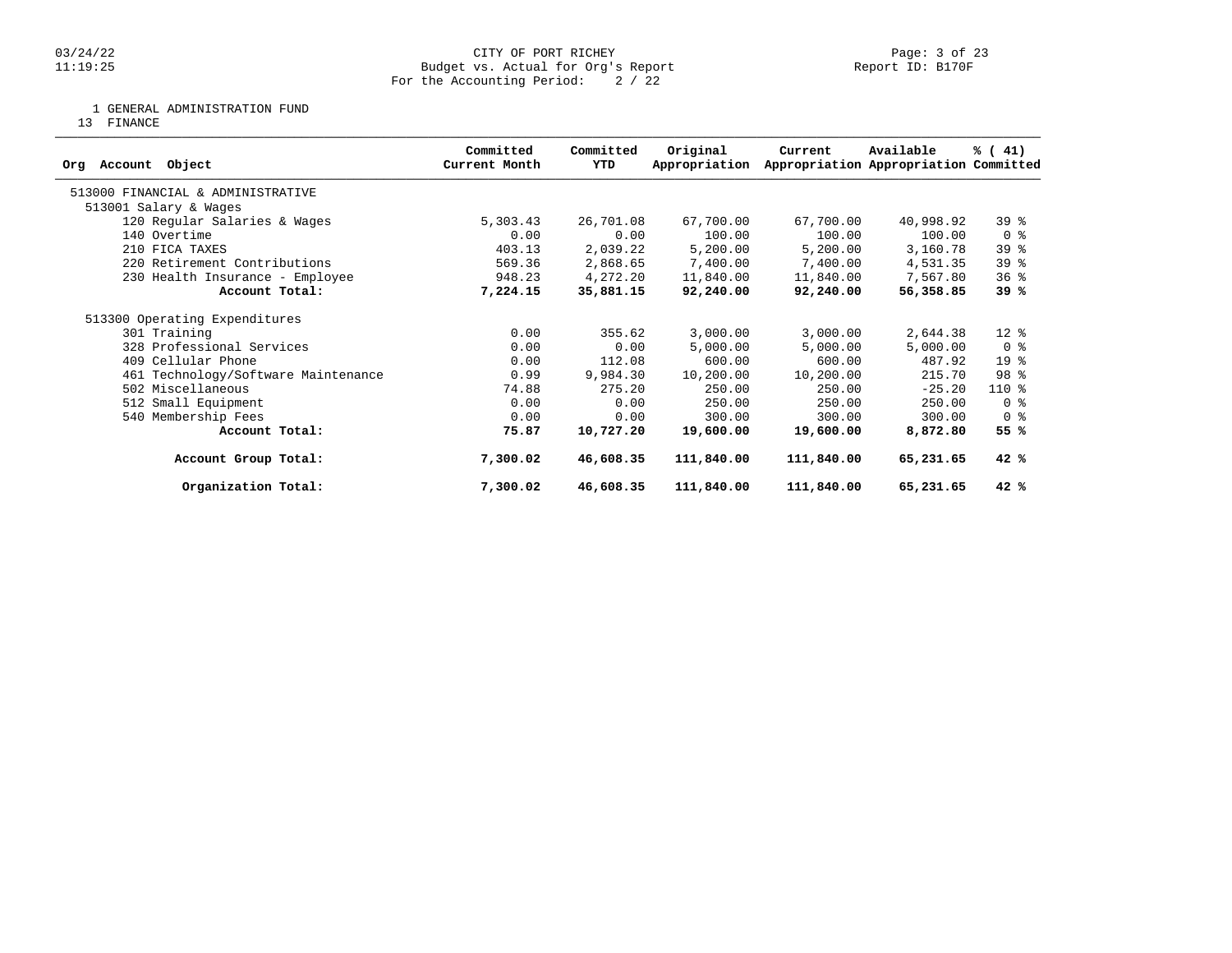03/24/22 CITY OF PORT RICHEY Page: 4 of 23 11:19:25 Budget vs. Actual for Org's Report Report ID: B170F For the Accounting Period: 2 / 22

1 GENERAL ADMINISTRATION FUND

14 LEGAL

| Obiect<br>Account<br>Orq      | Committed<br>Current Month | Committed<br>YTD | Original<br>Appropriation | Current   | Available<br>Appropriation Appropriation Committed | $\frac{1}{6}$ ( 41) |  |
|-------------------------------|----------------------------|------------------|---------------------------|-----------|----------------------------------------------------|---------------------|--|
| 514000 LEGAL                  |                            |                  |                           |           |                                                    |                     |  |
| 514300 Operating Expenditures |                            |                  |                           |           |                                                    |                     |  |
| 319 City Attorney             | 1,921.00                   | 10,861.20        | 23,000.00                 | 23,000.00 | 12,138.80                                          | 47 %                |  |
| Account Total:                | 1,921.00                   | 10,861.20        | 23,000.00                 | 23,000,00 | 12,138.80                                          | 47 %                |  |
| Account Group Total:          | 1,921.00                   | 10,861.20        | 23,000.00                 | 23,000.00 | 12,138.80                                          | 47%                 |  |
| Organization Total:           | 1,921.00                   | 10,861.20        | 23,000.00                 | 23,000,00 | 12,138.80                                          | 47%                 |  |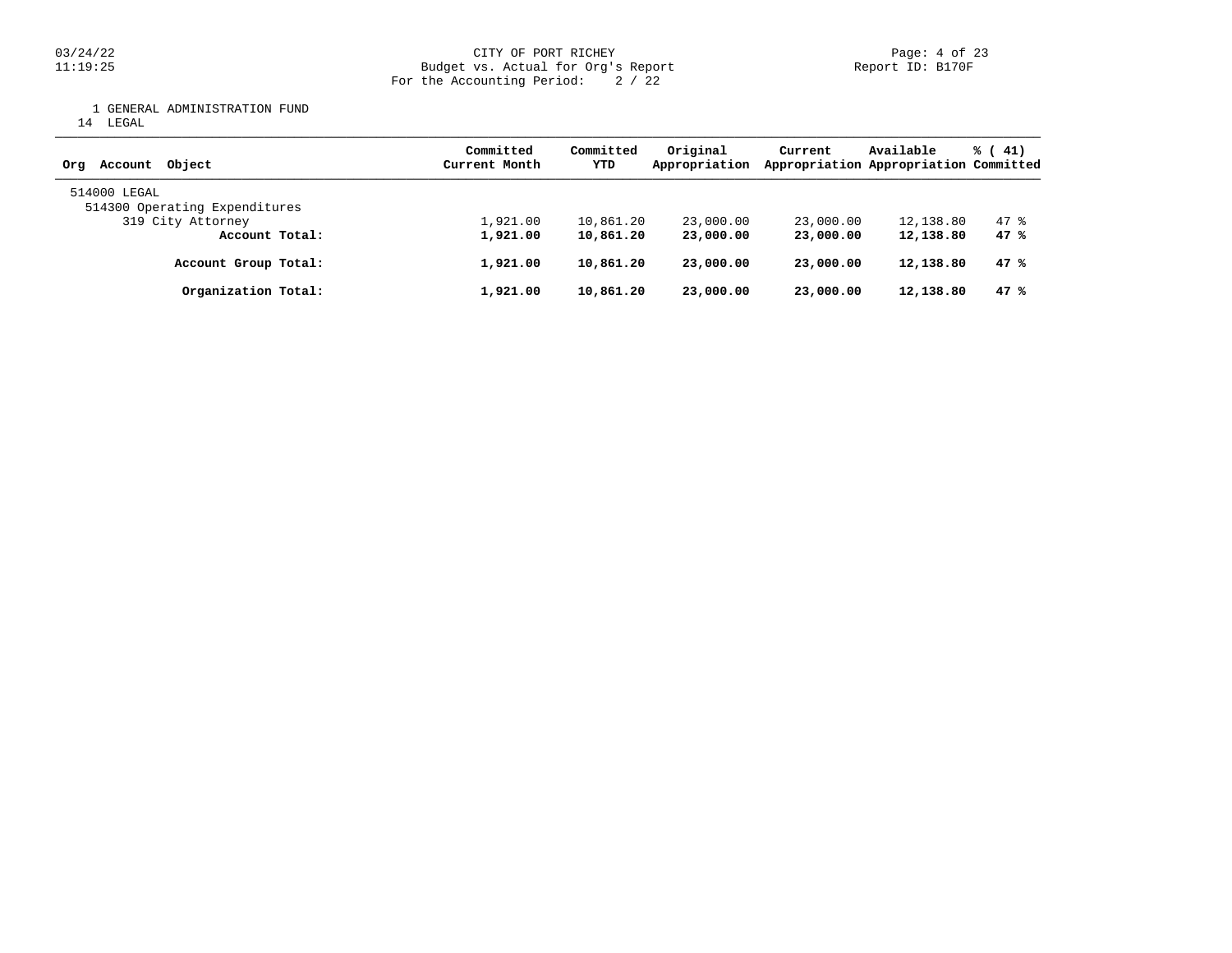1 GENERAL ADMINISTRATION FUND

16 INFORMATION TECHNOLOGY

| Committed<br>Current Month | Committed<br>YTD | Original<br>Appropriation | Current                                                                                                                     | Available | % (41)                                                                                                                                                                                                                                                                                                               |
|----------------------------|------------------|---------------------------|-----------------------------------------------------------------------------------------------------------------------------|-----------|----------------------------------------------------------------------------------------------------------------------------------------------------------------------------------------------------------------------------------------------------------------------------------------------------------------------|
|                            |                  |                           |                                                                                                                             |           |                                                                                                                                                                                                                                                                                                                      |
|                            |                  |                           |                                                                                                                             |           |                                                                                                                                                                                                                                                                                                                      |
| 1,505.52                   |                  | 19,095.00                 |                                                                                                                             |           | 368                                                                                                                                                                                                                                                                                                                  |
| 115.16                     |                  | 1,465.00                  |                                                                                                                             |           | 368                                                                                                                                                                                                                                                                                                                  |
| 1,620.68                   |                  | 20,560.00                 |                                                                                                                             |           | 36%                                                                                                                                                                                                                                                                                                                  |
|                            |                  |                           |                                                                                                                             |           |                                                                                                                                                                                                                                                                                                                      |
| 6,410.75                   |                  | 80,000.00                 |                                                                                                                             |           | 378                                                                                                                                                                                                                                                                                                                  |
| 0.00                       |                  | 600.00                    |                                                                                                                             |           | 5 <sup>8</sup>                                                                                                                                                                                                                                                                                                       |
| 0.00                       |                  | 1,000.00                  |                                                                                                                             |           | $340*$                                                                                                                                                                                                                                                                                                               |
| 0.00                       |                  | 200.00                    |                                                                                                                             |           | 0 %                                                                                                                                                                                                                                                                                                                  |
| 0.00                       |                  | 5,000.00                  |                                                                                                                             |           | 44 %                                                                                                                                                                                                                                                                                                                 |
| 6,410.75                   |                  | 86,800.00                 |                                                                                                                             |           | 41 %                                                                                                                                                                                                                                                                                                                 |
| 8,031.43                   |                  | 107,360.00                |                                                                                                                             |           | 40 %                                                                                                                                                                                                                                                                                                                 |
| 8,031.43                   |                  | 107,360.00                |                                                                                                                             |           | 40 %                                                                                                                                                                                                                                                                                                                 |
|                            |                  |                           | 6,872.76<br>525.70<br>7,398.46<br>29,775.78<br>27.90<br>3,401.18<br>0.00<br>2,185.84<br>35,390.70<br>42,789.16<br>42,789.16 |           | Appropriation Appropriation Committed<br>19,095.00<br>12,222.24<br>939.30<br>1,465.00<br>20,560.00<br>13,161.54<br>80,000,00<br>50,224.22<br>600.00<br>572.10<br>1,000.00<br>$-2,401.18$<br>200.00<br>200.00<br>5,000.00<br>2,814.16<br>51,409.30<br>86,800.00<br>107,360.00<br>64,570.84<br>107,360.00<br>64,570.84 |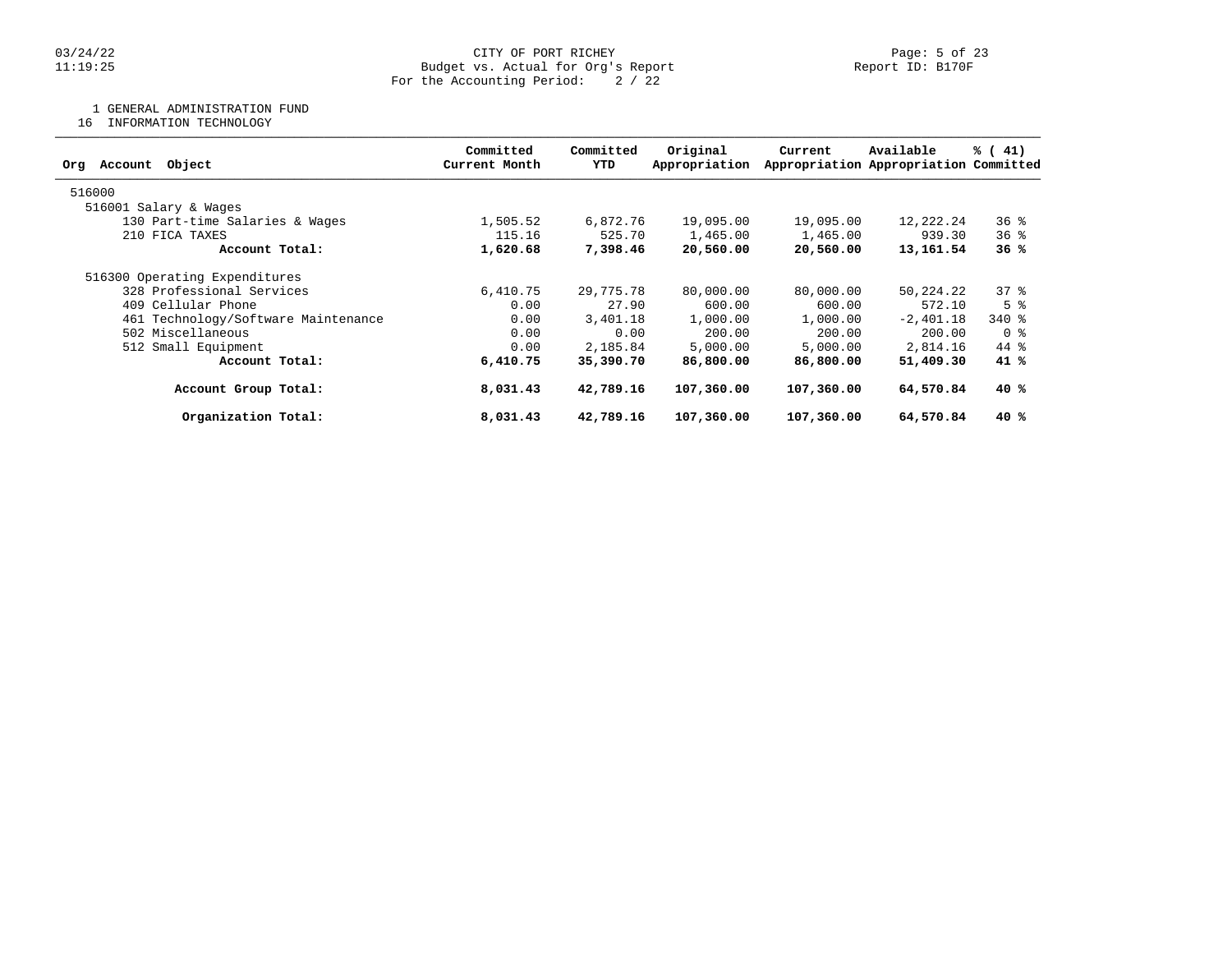1 GENERAL ADMINISTRATION FUND

19 GENERAL GOVERNMENT

| Org Account Object                         | Committed<br>Current Month | Committed<br>YTD | Original                | Current<br>Appropriation Appropriation Appropriation Committed | Available    | % (41)          |
|--------------------------------------------|----------------------------|------------------|-------------------------|----------------------------------------------------------------|--------------|-----------------|
| 519000 NON-DEPARTMENTAL                    |                            |                  |                         |                                                                |              |                 |
| 519300 Operating Expenditures              |                            |                  |                         |                                                                |              |                 |
| 240 Workmen's Compensation                 | 0.00                       | 73,326.00        | 155,200.00              | 155,200.00                                                     | 81,874.00    | 47.8            |
| 313 Codification of City Code - Printing & | 0.00                       | 4,495.00         | 5,000.00                | 5,000.00                                                       | 505.00       | 90%             |
| 320 Audits                                 | 0.00                       | 4,000.00         | 28,000.00               | 28,000.00                                                      | 24,000.00    | $14*$           |
| 328 Professional Services                  | 0.00                       | 1,308.06         | 3,500.00                | 3,500.00                                                       | 2,191.94     | 37%             |
| 331 Red Light Camera Service Fees          | 22,041.40                  | 108,350.11       | 245,000.00              | 245,000.00                                                     | 136,649.89   | 44 %            |
| 334 State Fees Red Light Camera            | 99,791.65                  | 357, 331.21      | 612,300.00              | 612,300.00                                                     | 254,968.79   | 58 <sup>8</sup> |
| 343 Office Cleaning                        | 1,040.00                   | 6, 240.00        | 19,000.00               | 19,000.00                                                      | 12,760.00    | $33*$           |
| 409 Cellular Phone                         | 42.18                      | 42.18            | 0.00                    | 0.00                                                           | $-42.18$     | $***$ 8         |
| 410 Telephone                              | 1,401.25                   | 7,071.63         | 18,000.00               | 18,000.00                                                      | 10,928.37    | 39%             |
| 417 Internet Service                       | 1,165.98                   | 6,909.90         | 13,000.00               | 13,000.00                                                      | 6,090.10     | $53$ $%$        |
| 420 Postage                                | 1,620.64                   | 3,796.45         | 11,000.00               | 11,000.00                                                      | 7,203.55     | 35 <sup>8</sup> |
| 430 Electricity                            | 4, 414.51                  | 9,347.04         | 27,000.00               | 27,000.00                                                      | 17,652.96    | 35 <sup>8</sup> |
| 432 Water Utility Expense                  | 999.82                     | 8,672.07         | 15,500.00               | 15,500.00                                                      | 6,827.93     | 56%             |
| 434 Sewer Utility Expense                  | 232.30                     | 1,100.96         | 3,000.00                | 3,000.00                                                       | 1,899.04     | 37%             |
| 436 Stormwater Utility Expense             | 114.00                     | 627.86           | 1,400.00                | 1,400.00                                                       | 772.14       | 45 %            |
| 450 Liability Insurance                    | 670.66                     | 131, 261. 16     | 253,500.00              | 253,500.00                                                     | 122, 238.84  | $52$ $%$        |
| 459 Flood Insurance                        | 0.00                       | 0.00             | 9,800.00                | 9,800.00                                                       | 9,800.00     | 0 <sup>8</sup>  |
| 460 Building Maintenance                   | 1,289.00                   | 5,610.80         | 9,000.00                | 9,000.00                                                       | 3,389.20     | 62 %            |
| 461 Technology/Software Maintenance        | 85.45                      | 12,377.59        | 9,000.00                | 9,000.00                                                       | $-3,377.59$  | 138 %           |
| 467 Equipment Maintenance                  | 0.00                       | 1,326.30         | 9,000.00                | 6,000.00                                                       | 4,673.70     | $22$ $%$        |
| 470 Printing & Binding                     | 0.00                       | 0.00             | 1,200.00                | 1,200.00                                                       | 1,200.00     | 0 <sup>8</sup>  |
| 477 Generator                              | 0.00                       | 4,184.91         | 6,000.00                | 6,000.00                                                       | 1,815.09     | 70 %            |
| 479 City Events                            | 0.00                       | 0.00             | 12,000.00               | 12,000.00                                                      | 12,000.00    | 0 <sup>8</sup>  |
| 484 Advertising                            | 0.00                       | 0.00             | 2,500.00                | 2,500.00                                                       | 2,500.00     | 0 <sup>8</sup>  |
| 502 Miscellaneous                          | 637.96                     | 4,647.51         | 8,243.00                | 8,243.00                                                       | 3,595.49     | 56 %            |
| 510 Office Supplies                        | 971.24                     | 5,874.01         | 10,000.00               | 10,000.00                                                      | 4,125.99     | 59 %            |
| 512 Small Equipment                        | 0.00                       | 12,384.00        | 500.00                  | 500.00                                                         | $-11,884.00$ | $***$ $%$       |
| 556 Bank Charges                           | 1,311.67                   | 7,663.29         | 15,000.00               | 15,000.00                                                      | 7,336.71     | $51$ %          |
| Account Total:                             | 137,829.71                 |                  | 777,948.04 1,502,643.00 | 1,499,643.00                                                   | 721,694.96   | 52%             |
| 519600 Capital Outlay                      |                            |                  |                         |                                                                |              |                 |
| 643 Small Equipment                        | 0.00                       | 2,999.00         | 0.00                    | 3,000.00                                                       | 1.00         | $100*$          |
| Account Total:                             | 0.00                       | 2,999.00         | 0.00                    | 3,000.00                                                       | 1.00         | 100%            |
| Account Group Total:                       | 137,829.71                 |                  | 780,947.04 1,502,643.00 | 1,502,643.00                                                   | 721,695.96   | 52%             |
| Organization Total:                        | 137,829.71                 |                  | 780,947.04 1,502,643.00 | 1,502,643.00                                                   | 721,695.96   | 52%             |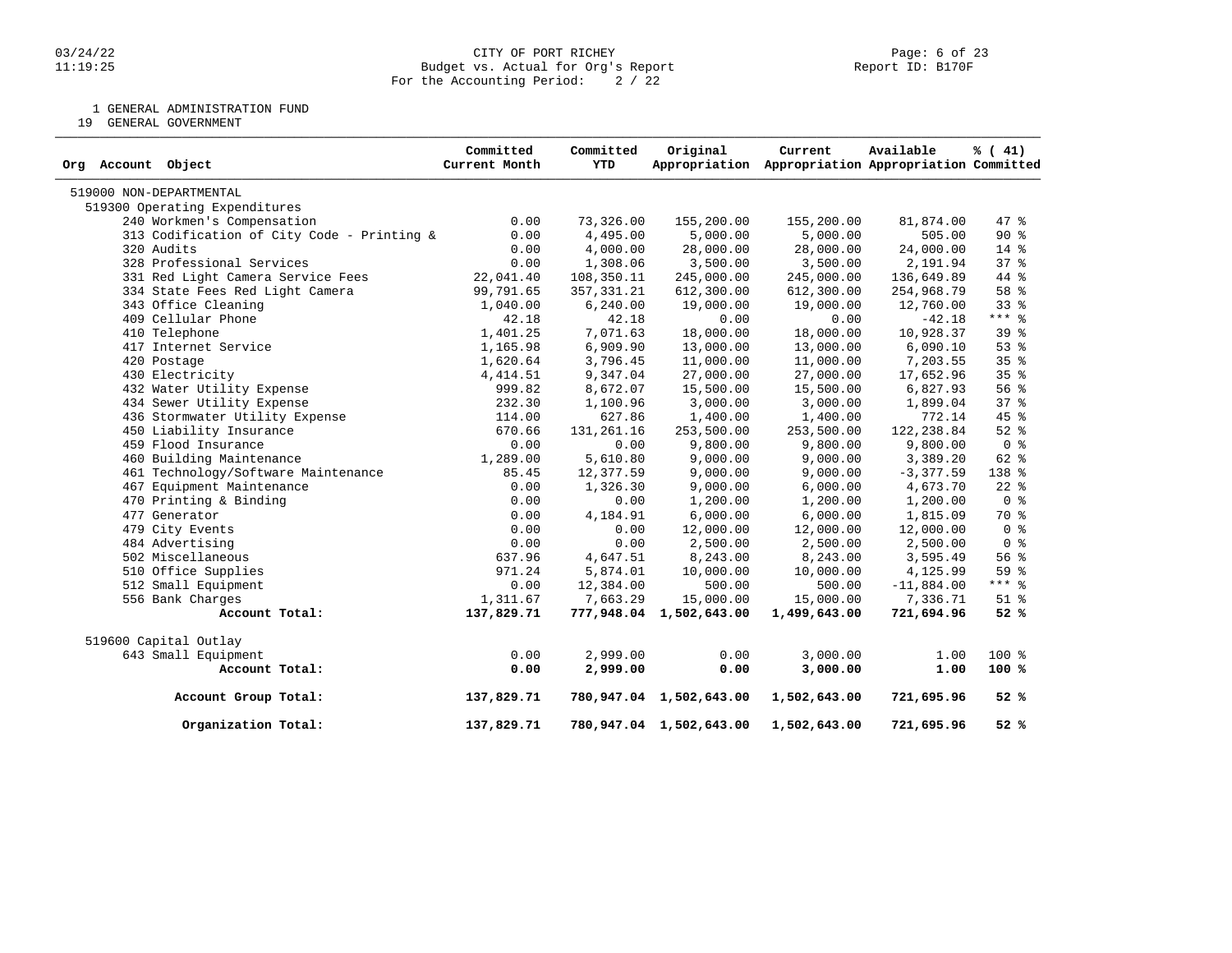# 03/24/22 CITY OF PORT RICHEY Page: 7 of 23 11:19:25 Budget vs. Actual for Org's Report Report ID: B170F For the Accounting Period: 2 / 22

1 GENERAL ADMINISTRATION FUND

20 DISPATCH DEPARTMENT

| Org Account<br>Object                     | Committed<br>Current Month | Committed<br>YTD | Original<br>Appropriation | Current    | Available<br>Appropriation Appropriation Committed | % (41)             |
|-------------------------------------------|----------------------------|------------------|---------------------------|------------|----------------------------------------------------|--------------------|
| 520000 PUBLIC SAFETY                      |                            |                  |                           |            |                                                    |                    |
| 520001 Salaries & Wages                   |                            |                  |                           |            |                                                    |                    |
| 120 Regular Salaries & Wages              | 5,560.10                   | 32,435.30        | 91,200.00                 | 91,220.40  | 58,785.10                                          | 36%                |
| 130 Part-time Salaries & Wages            | 1,096.16                   | 3,383.57         | 21,000.00                 | 21,000.00  | 17,616.43                                          | 16 <sup>8</sup>    |
| 140 Overtime                              | 3,098.34                   | 6,744.80         | 4,339.00                  | 9,339.00   | 2,594.20                                           | 72 %               |
| 160 Holiday Pay                           | 0.00                       | 2,226.14         | 5,600.00                  | 5,600.00   | 3,373.86                                           | $40*$              |
| 210 FICA TAXES                            | 626.67                     | 3,428.11         | 8,500.00                  | 8,884.00   | 5,455.89                                           | 39 %               |
| 220 Retirement Contributions              | 866.36                     | 3,153.86         | 11,000.00                 | 11,543.20  | 8,389.34                                           | $27$ $%$           |
| 230 Health Insurance - Employee           | 1,391.83                   | 6,713.46         | 28,900.00                 | 28,900.00  | 22,186.54                                          | $23$ $%$           |
| Account Total:                            | 12,639.46                  | 58,085.24        | 170,539.00                | 176,486.60 | 118,401.36                                         | 33%                |
| 520300 Operating Expenditures             |                            |                  |                           |            |                                                    |                    |
| 301 Training                              | 0.00                       | 0.00             | 1,500.00                  | 1,500.00   | 1,500.00                                           | 0 <sup>8</sup>     |
| 315 Physical Exams                        | 0.00                       | 250.00           | 350.00                    | 350.00     | 100.00                                             | 71 %               |
| 412 Radio Maintenance                     | 870.52                     | 870.52           | 1,000.00                  | 1,000.00   | 129.48                                             | 87%                |
| 460 Building Maintenance                  | 0.00                       | 0.00             | 500.00                    | 500.00     | 500.00                                             | 0 %                |
| 502 Miscellaneous                         | 113.13                     | 120.25           | 500.00                    | 500.00     | 379.75                                             | $24$ $\frac{6}{6}$ |
| 512 Small Equipment                       | 0.00                       | 403.23           | 500.00                    | 500.00     | 96.77                                              | 81 %               |
| 525 Uniform Allowance                     | 0.00                       | 0.00             | 1,000.00                  | 1,000.00   | 1,000.00                                           | 0 <sup>8</sup>     |
| 526 Uniform Maintenance Allowance Per PBA | 0.00                       | 1,600.00         | 2,000.00                  | 2,000.00   | 400.00                                             | $80*$              |
| Account Total:                            | 983.65                     | 3,244.00         | 7,350.00                  | 7,350.00   | 4,106.00                                           | 44 %               |
| Account Group Total:                      | 13,623.11                  | 61,329.24        | 177,889.00                | 183,836.60 | 122,507.36                                         | 33%                |
| Organization Total:                       | 13,623.11                  | 61,329.24        | 177,889.00                | 183,836.60 | 122,507.36                                         | 33%                |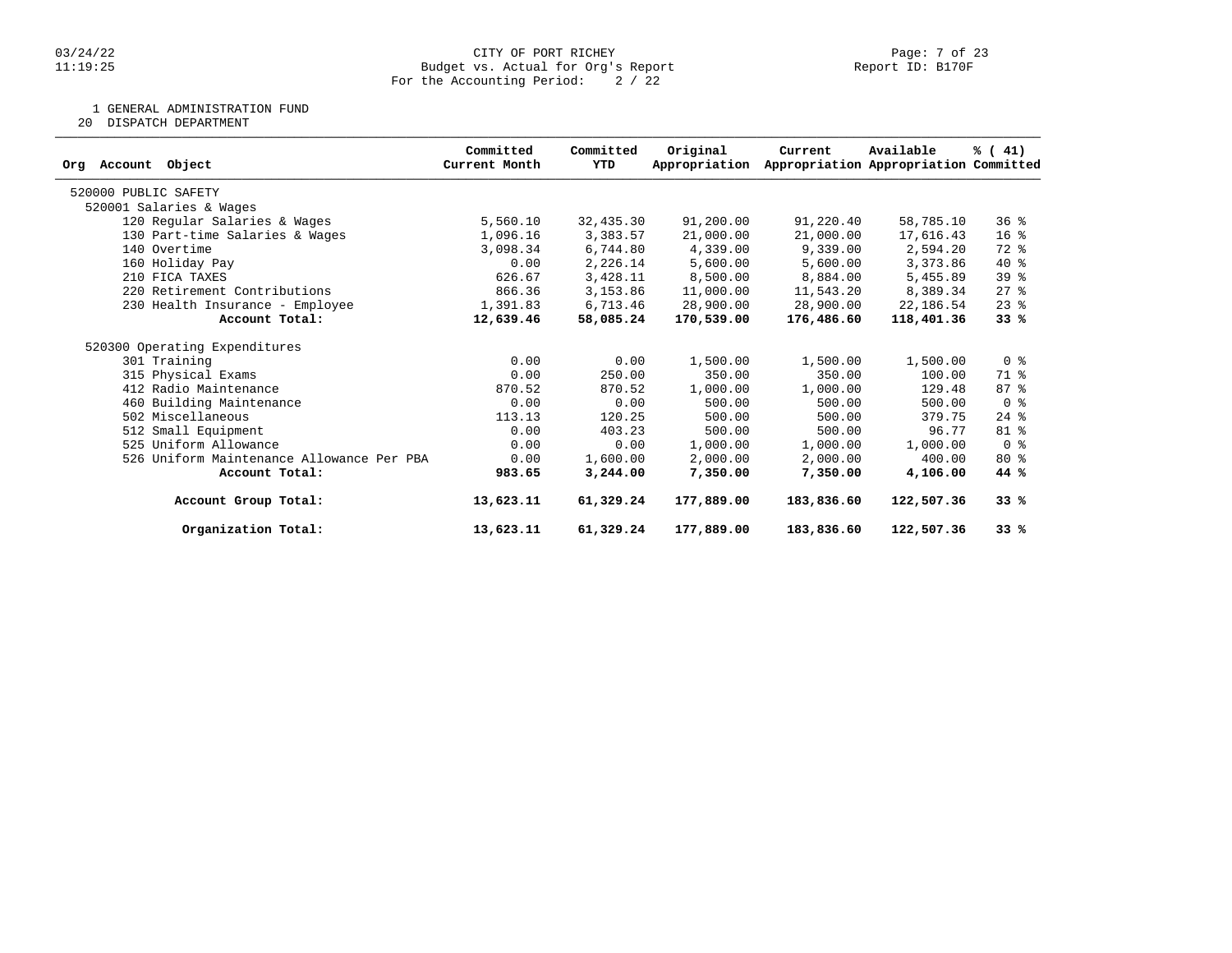# 03/24/22 CITY OF PORT RICHEY Page: 8 of 23 11:19:25 Budget vs. Actual for Org's Report Report ID: B170F For the Accounting Period: 2 / 22

1 GENERAL ADMINISTRATION FUND

21 POLICE DEPARTMENT

| Org Account Object                        | Committed<br>Current Month | Committed<br><b>YTD</b> | Original                   | Current<br>Appropriation Appropriation Appropriation Committed | Available                 | % (41)          |
|-------------------------------------------|----------------------------|-------------------------|----------------------------|----------------------------------------------------------------|---------------------------|-----------------|
| 521000 LAW ENFORCEMENT                    |                            |                         |                            |                                                                |                           |                 |
| 521001 Salaries & Wages                   |                            |                         |                            |                                                                |                           |                 |
| 120 Regular Salaries & Wages              | 119,283.93                 | 383, 296.84             | 964,500.00                 | 959,479.60                                                     | 576,182.76                | $40*$           |
| 140 Overtime                              | $-345.90$                  | 7,898.07                | 10,000.00                  | 20,000.00                                                      | 12,101.93                 | 39 %            |
| 156 Police Subsidy                        | 833.10                     | 3,332.44                | 8,400.00                   | 8,400.00                                                       | 5,067.56                  | $40*$           |
| 160 Holiday Pay                           | 1,006.13                   | 19,280.42               | 63,000.00                  | 53,000.00                                                      | 33,719.58                 | 36%             |
| 210 FICA TAXES                            | 9,358.80                   | 32,302.93               | 80,100.00                  | 79,716.00                                                      | 47, 413.07                | 41 %            |
| 220 Retirement Contributions              | 26,579.73                  | 102,337.24              | 232,500.00                 | 231,956.80                                                     | 129,619.56                | 44 %            |
| 230 Health Insurance - Employee           | 17,924.14                  | 87,401.71               | 217,600.00                 | 217,600.00                                                     | 130,198.29                | $40*$           |
| 820 Johnny Cash Donation Per PBA          | 108.82                     | 525.06                  | 2,000.00                   | 2,000.00                                                       | 1,474.94                  | $26$ %          |
| Account Total:                            | 174,748.75                 |                         | 636, 374.71 1, 578, 100.00 | 1,572,152.40                                                   | 935,777.69                | 40%             |
| 521300 Operating Expenditures             |                            |                         |                            |                                                                |                           |                 |
| 301 Training                              | 105.00                     | 6,110.70                | 10,000.00                  | 10,000.00                                                      | 3,889.30                  | 61 %            |
| 315 Physical Exams                        | 0.00                       | 0.00                    | 1,000.00                   | 1,000.00                                                       | 1,000.00                  | 0 <sup>8</sup>  |
| 328 Professional Services                 | 0.00                       | 400.00                  | 1,200.00                   | 1,200.00                                                       | 800.00                    | 33%             |
| 353 Impound Lot Maintenance               | 865.25                     | 865.25                  | 1,000.00                   | 1,000.00                                                       | 134.75                    | 87%             |
| 409 Cellular Phone                        | 733.07                     | 3,467.54                | 12,900.00                  | 8,900.00                                                       | 5,432.46                  | 39%             |
| 460 Building Maintenance                  | 0.00                       | 548.61                  | 3,500.00                   | 3,500.00                                                       | 2,951.39                  | 16 <sup>°</sup> |
| 461 Technology/Software Maintenance       | 10,132.08                  | 11,663.32               | 15,000.00                  | 15,000.00                                                      | 3,336.68                  | 78 %            |
| 465 Vehicle Expense                       | 2,257.66                   | 799.47                  | 21,250.00                  | 19,250.00                                                      | 18,450.53                 | 4%              |
| 470 Printing & Binding                    | 50.00                      | 241.61                  | 400.00                     | 400.00                                                         | 158.39                    | $60*$           |
| 471 Police Boat Maintenance               | 0.00                       | 1,370.60                | 0.00                       | 2,000.00                                                       | 629.40                    | 69 %            |
| 502 Miscellaneous                         | 159.29                     | $-8, 253.47$            | 2,000.00                   | 2,000.00                                                       | 10,253.47                 | $***$ 8         |
| 504 Evidence Supplies                     | 164.63                     | 454.34                  | 2,500.00                   | 2,500.00                                                       | 2,045.66                  | 18 %            |
| 512 Small Equipment                       | 51.00                      | 442.60                  | 7,000.00                   | 7,000.00                                                       | 6,557.40                  | 6 %             |
| 514 Safety Equipment                      | 221.00                     | 221.00                  | 1,500.00                   | 1,500.00                                                       | 1,279.00                  | 15 <sup>8</sup> |
| 518 Supplies for Boat                     | 0.00                       | 0.00                    | 1,000.00                   | 1,000.00                                                       | 1,000.00                  | 0 <sup>8</sup>  |
| 520 Fuel Expense                          | 5,461.53                   | 17,861.84               | 40,000.00                  | 44,000.00                                                      | 26, 138. 16               | 41 %            |
| 525 Uniform Allowance                     | 45.00                      | 2,262.00                | 7,000.00                   | 7,000.00                                                       | 4,738.00                  | $32*$           |
| 526 Uniform Maintenance Allowance Per PBA | 0.00                       | 7,000.00                | 7,500.00                   | 7,500.00                                                       | 500.00                    | 93%             |
| 537 Weapons Equip/Supplies                | 30.94                      | 30.94                   | 2,000.00                   | 2,000.00                                                       | 1,969.06                  | 2 <sup>8</sup>  |
| 540 Membership Fees                       | 0.00                       | 795.00                  | 800.00                     | 800.00                                                         | 5.00                      | 99 %            |
| Account Total:                            | 20,276.45                  | 46,281.35               | 137,550.00                 | 137,550.00                                                     | 91,268.65                 | 34%             |
| Account Group Total:                      | 195,025.20                 |                         | 682,656.06 1,715,650.00    |                                                                | 1,709,702.40 1,027,046.34 | 40 %            |
| Organization Total:                       | 195,025.20                 |                         | 682,656.06 1,715,650.00    |                                                                | 1,709,702.40 1,027,046.34 | 40 %            |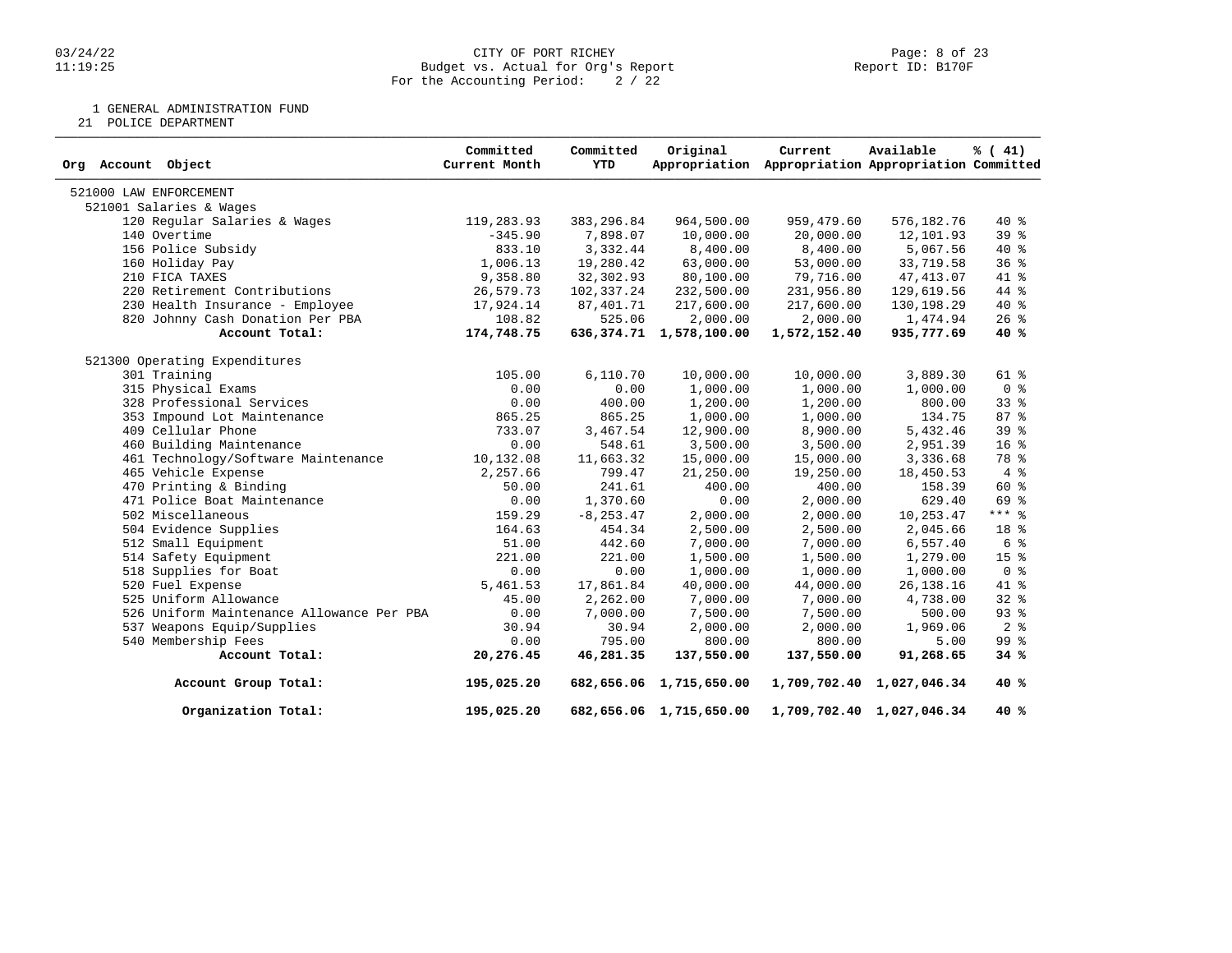#### 03/24/22 CITY OF PORT RICHEY Page: 9 of 23 11:19:25 Budget vs. Actual for Org's Report Report ID: B170F For the Accounting Period: 2 / 22

1 GENERAL ADMINISTRATION FUND

22 FIRE DEPARTMENT

| Org Account Object                  | Committed<br>Current Month | Committed<br><b>YTD</b> | Original   | Current<br>Appropriation Appropriation Appropriation Committed | Available  | % (41)          |
|-------------------------------------|----------------------------|-------------------------|------------|----------------------------------------------------------------|------------|-----------------|
| 522000 FIRE CONTROL                 |                            |                         |            |                                                                |            |                 |
| 522001 Salaries & Wages             |                            |                         |            |                                                                |            |                 |
| 120 Regular Salaries & Wages        | 38,958.66                  | 149,160.51              | 323,600.00 | 323,600.00                                                     | 174,439.49 | 46 %            |
| 130 Part-time Salaries & Wages      | $-6,478.26$                | 8,268.77                | 20,000.00  | 20,000.00                                                      | 11,731.23  | 41 %            |
| 140 Overtime                        | 847.53                     | 7,745.07                | 11,000.00  | 11,000.00                                                      | 3,254.93   | 70 %            |
| 150 Incentive Pay                   | 670.35                     | 3,225.36                | 13,000.00  | 13,000.00                                                      | 9,774.64   | $25$ %          |
| 151 Compensated Volunteers          | 450.00                     | 730.00                  | 6,000.00   | 6,000.00                                                       | 5,270.00   | $12*$           |
| 154 Fire Subsidy                    | 250.00                     | 1,000.00                | 3,000.00   | 3,000.00                                                       | 2,000.00   | 33%             |
| 160 Holiday Pay                     | 0.00                       | 4,879.74                | 13,500.00  | 13,500.00                                                      | 8,620.26   | 36%             |
| 210 FICA TAXES                      | 2,570.49                   | 13,099.59               | 29,385.00  | 29,385.00                                                      | 16,285.41  | 45 %            |
| 220 Retirement Contributions        | 7,895.21                   | 39,757.02               | 92,640.00  | 92,640.00                                                      | 52,882.98  | 43 %            |
| 230 Health Insurance - Employee     | 8,499.20                   | 34,824.95               | 84,860.00  | 84,860.00                                                      | 50,035.05  | 41 %            |
| Account Total:                      | 53,663.18                  | 262,691.01              | 596,985.00 | 596,985.00                                                     | 334,293.99 | 44 %            |
| 522300 Operating Expenditures       |                            |                         |            |                                                                |            |                 |
| 301 Training                        | 450.00                     | 450.00                  | 6,030.00   | 6,030.00                                                       | 5,580.00   | 7 %             |
| 302 Training Library                | 234.28                     | 234.28                  | 300.00     | 300.00                                                         | 65.72      | 78 %            |
| 303 Tuition Reimbursement           | 0.00                       | 0.00                    | 3,000.00   | 3,000.00                                                       | 3,000.00   | 0 <sup>8</sup>  |
| 305 Medical Director                | 1,200.00                   | 1,200.00                | 1,200.00   | 1,200.00                                                       | 0.00       | $100*$          |
| 314 Drug Screening                  | 0.00                       | 42.00                   | 100.00     | 100.00                                                         | 58.00      | 42 %            |
| 315 Physical Exams                  | 0.00                       | 84.00                   | 6,400.00   | 6,400.00                                                       | 6,316.00   | 1 <sup>8</sup>  |
| 409 Cellular Phone                  | 192.54                     | 806.35                  | 4,200.00   | 4,200.00                                                       | 3,393.65   | 19 %            |
| 412 Radio Maintenance               | 0.00                       | 241.00                  | 900.00     | 900.00                                                         | 659.00     | $27$ $%$        |
| 417 Internet Service                | 907.60                     | 907.60                  | 2,100.00   | 2,100.00                                                       | 1,192.40   | 43%             |
| 428 Medical Equipment               | 0.00                       | 1,467.95                | 4,000.00   | 4,000.00                                                       | 2,532.05   | 37 <sub>8</sub> |
| 430 Electricity                     | 601.08                     |                         |            |                                                                |            | 26%             |
|                                     |                            | 1,711.84                | 6,500.00   | 6,500.00                                                       | 4,788.16   | 49 %            |
| 432 Water Utility Expense           | 192.64                     | 727.98                  | 1,500.00   | 1,500.00                                                       | 772.02     |                 |
| 434 Sewer Utility Expense           | 66.07                      | 301.66                  | 700.00     | 700.00                                                         | 398.34     | 43 %            |
| 436 Stormwater Utility Expense      | 24.00                      | 133.38                  | 300.00     | 300.00                                                         | 166.62     | 44 %            |
| 460 Building Maintenance            | 481.21                     | 2,013.27                | 6,000.00   | 6,000.00                                                       | 3,986.73   | 34 %            |
| 461 Technology/Software Maintenance | 0.00                       | 902.89                  | 9,000.00   | 9,000.00                                                       | 8,097.11   | $10*$           |
| 465 Vehicle Expense                 | 0.00                       | 2,686.00                | 25,000.00  | 25,000.00                                                      | 22, 314.00 | $11*$           |
| 467 Equipment Maintenance           | 0.00                       | 2,283.03                | 7,000.00   | 7,000.00                                                       | 4,716.97   | 33%             |
| 470 Printing & Binding              | 0.00                       | 0.00                    | 300.00     | 300.00                                                         | 300.00     | 0 <sup>8</sup>  |
| 502 Miscellaneous                   | 27.00                      | 128.65                  | 500.00     | 500.00                                                         | 371.35     | 26%             |
| 512 Small Equipment                 | 0.00                       | 1,183.91                | 2,000.00   | 2,000.00                                                       | 816.09     | 59 %            |
| 513 Station Supplies                | 0.00                       | 460.00                  | 2,656.00   | 2,656.00                                                       | 2,196.00   | 17 <sup>8</sup> |
| 514 Safety Equipment                | 533.28                     | 933.28                  | 2,000.00   | 2,000.00                                                       | 1,066.72   | 47 %            |
| 520 Fuel Expense                    | 1,118.27                   | 4,551.48                | 9,928.00   | 9,928.00                                                       | 5,376.52   | 46 %            |
| 525 Uniform Allowance               | 298.20                     | 1,869.00                | 9,762.00   | 9,762.00                                                       | 7,893.00   | 19 <sup>°</sup> |
| 540 Membership Fees                 | 28.00                      | 42.00                   | 4,400.00   | 4,400.00                                                       | 4,358.00   | 1 <sup>8</sup>  |
| Account Total:                      | 6,354.17                   | 25,361.55               | 115,776.00 | 115,776.00                                                     | 90,414.45  | 22%             |
| Account Group Total:                | 60,017.35                  | 288,052.56              | 712,761.00 | 712,761.00                                                     | 424,708.44 | 40 %            |
| Organization Total:                 | 60,017.35                  | 288,052.56              | 712,761.00 | 712,761.00                                                     | 424,708.44 | 40 %            |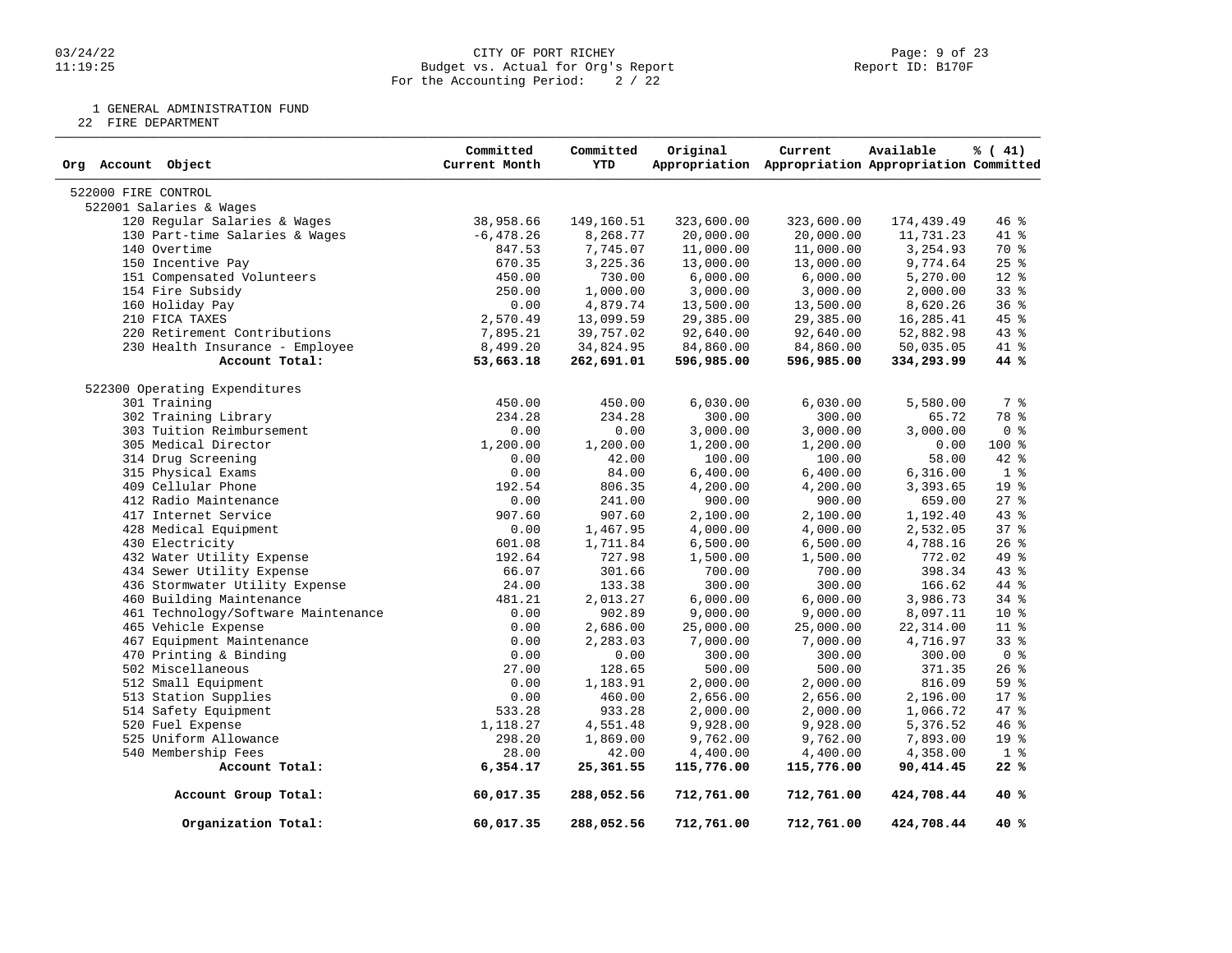# 03/24/22 CITY OF PORT RICHEY Page: 10 of 23 11:19:25 Budget vs. Actual for Org's Report Report ID: B170F For the Accounting Period: 2 / 22

1 GENERAL ADMINISTRATION FUND

24 BUILDING DEPARTMENT

| Account Object<br>Ora               | Committed<br>Current Month | Committed<br>YTD | Original<br>Appropriation | Current    | Available<br>Appropriation Appropriation Committed | % (41)                             |
|-------------------------------------|----------------------------|------------------|---------------------------|------------|----------------------------------------------------|------------------------------------|
| 524000 PROTECTIVE INSPECTIONS       |                            |                  |                           |            |                                                    |                                    |
| 524001 Salaries & Wages             |                            |                  |                           |            |                                                    |                                    |
| 120 Regular Salaries & Wages        | 9,694.36                   | 47,906.28        | 115,590.00                | 115,590.00 | 67,683.72                                          | 41 %                               |
| 140 Overtime                        | $-119.86$                  | 0.00             | 500.00                    | 500.00     | 500.00                                             | $0 \text{ }$ $\text{ }$ $\text{ }$ |
| 210 FICA TAXES                      | 728.74                     | 3,649.11         | 8,850.00                  | 8,850.00   | 5,200.89                                           | 41 %                               |
| 220 Retirement Contributions        | 1,401.15                   | 7,034.26         | 15,450.00                 | 15,450.00  | 8,415.74                                           | 46%                                |
| 230 Health Insurance - Employee     | 1,793.58                   | 6,895.13         | 27,790.00                 | 27,790.00  | 20,894.87                                          | $25$ $\frac{6}{5}$                 |
| Account Total:                      | 13,497.97                  | 65,484.78        | 168,180.00                | 168,180.00 | 102,695.22                                         | 39%                                |
| 524300 Operating Expenditures       |                            |                  |                           |            |                                                    |                                    |
| 301 Training                        | 90.00                      | 420.00           | 5,000.00                  | 5,000.00   | 4,580.00                                           | 8 %                                |
| 328 Professional Services           | 6,590.00                   | 23,794.00        | 90,000.00                 | 90,000.00  | 66,206.00                                          | $26$ %                             |
| 409 Cellular Phone                  | 26.98                      | 87.41            | 1,300.00                  | 1,300.00   | 1,212.59                                           | 7 %                                |
| 461 Technology/Software Maintenance | 685.12                     | 2,230.43         | 6,850.00                  | 6,850.00   | 4,619.57                                           | $33*$                              |
| 465 Vehicle Expense                 | 20.00                      | 94.90            | 1,600.00                  | 1,600.00   | 1,505.10                                           | 6 %                                |
| 502 Miscellaneous                   | 0.00                       | 545.74           | 2,500.00                  | 2,500.00   | 1,954.26                                           | $22$ $%$                           |
| 512 Small Equipment                 | 0.00                       | 0.00             | 5,200.00                  | 5,200.00   | 5,200.00                                           | 0 <sup>8</sup>                     |
| 520 Fuel Expense                    | 0.00                       | 0.00             | 1,900.00                  | 1,900.00   | 1,900.00                                           | 0 <sup>8</sup>                     |
| 525 Uniform Allowance               | 0.00                       | 0.00             | 500.00                    | 500.00     | 500.00                                             | 0 <sup>8</sup>                     |
| 540 Membership Fees                 | 0.00                       | 0.00             | 900.00                    | 900.00     | 900.00                                             | 0 <sup>8</sup>                     |
| 541 Code Books & Publications       | 0.00                       | 0.00             | 500.00                    | 500.00     | 500.00                                             | 0 <sup>8</sup>                     |
| Account Total:                      | 7,412.10                   | 27, 172. 48      | 116,250.00                | 116,250.00 | 89,077.52                                          | 23%                                |
| Account Group Total:                | 20,910.07                  | 92,657.26        | 284,430.00                | 284,430.00 | 191,772.74                                         | 33%                                |
| Organization Total:                 | 20,910.07                  | 92,657.26        | 284,430.00                | 284,430.00 | 191,772.74                                         | 33%                                |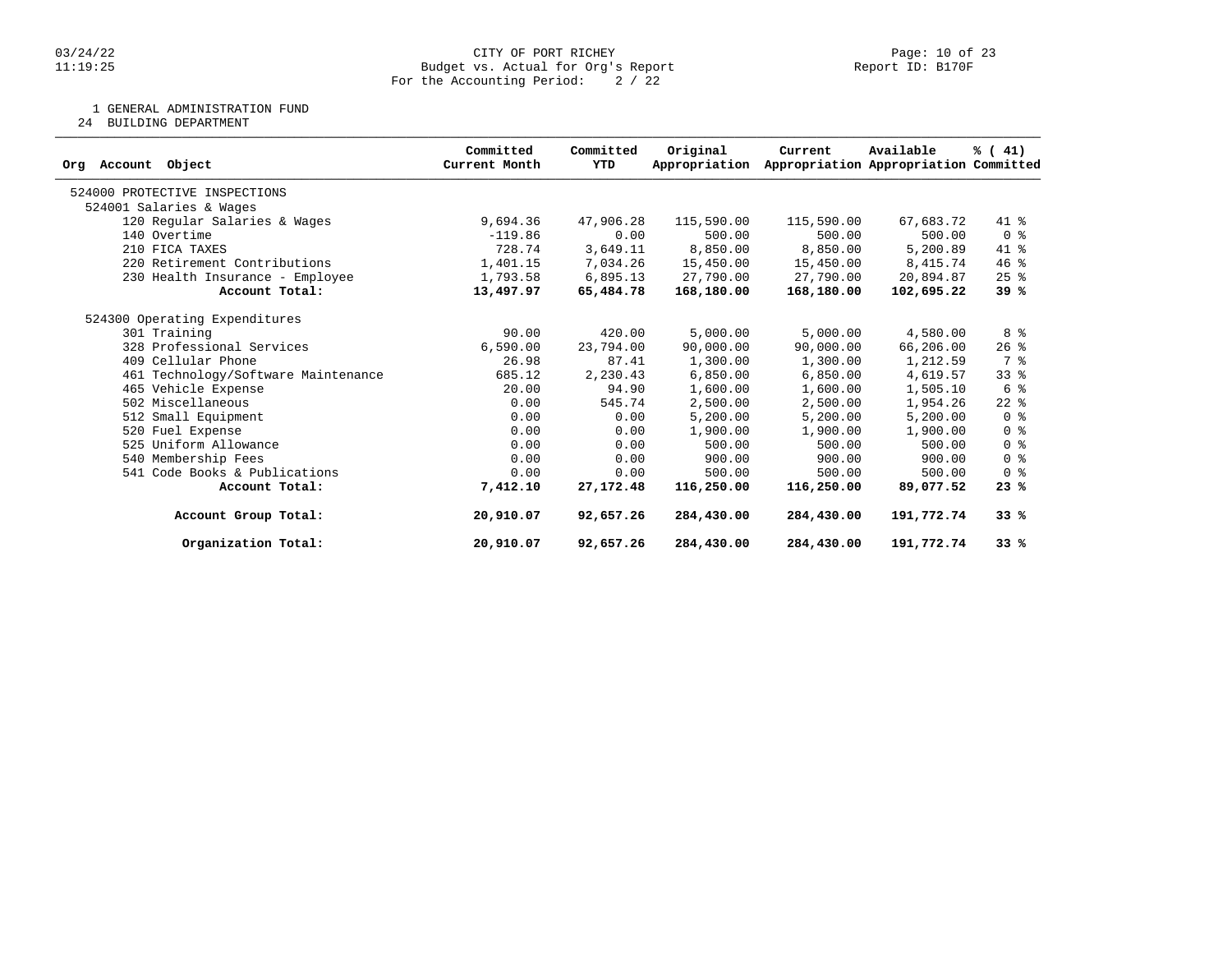# 03/24/22 CITY OF PORT RICHEY Page: 11 of 23 11:19:25 Budget vs. Actual for Org's Report Report ID: B170F For the Accounting Period: 2 / 22

1 GENERAL ADMINISTRATION FUND

25 CODE ENFORCEMENT

| Object<br>Account<br>Org            | Committed<br>Current Month | Committed<br>YTD | Original<br>Appropriation | Current   | Available<br>Appropriation Appropriation Committed | % (41)          |
|-------------------------------------|----------------------------|------------------|---------------------------|-----------|----------------------------------------------------|-----------------|
|                                     |                            |                  |                           |           |                                                    |                 |
| 525000                              |                            |                  |                           |           |                                                    |                 |
| 525001 Salaries & Wages             |                            |                  |                           |           |                                                    |                 |
| 120 Regular Salaries & Wages        | 2,800.00                   | 14,000.00        | 37,130.00                 | 37,130.00 | 23,130.00                                          | 38 %            |
| 140 Overtime                        | 0.00                       | 0.00             | 500.00                    | 500.00    | 500.00                                             | 0 <sup>8</sup>  |
| 210 FICA TAXES                      | 207.34                     | 1,040.13         | 2,900.00                  | 2,900.00  | 1,859.87                                           | 36%             |
| 220 Retirement Contributions        | 302.96                     | 1,514.80         | 4,030.00                  | 4,030.00  | 2,515.20                                           | 38 <sup>8</sup> |
| 230 Health Insurance - Employee     | 852.71                     | 4,263.55         | 10,300.00                 | 10,300.00 | 6,036.45                                           | 41 %            |
| Account Total:                      | 4,163.01                   | 20,818.48        | 54,860.00                 | 54,860.00 | 34,041.52                                          | 38%             |
| 525300 Operating Expenditures       |                            |                  |                           |           |                                                    |                 |
| 301 Training                        | 0.00                       | 54.67            | 2,500.00                  | 2,500.00  | 2,445.33                                           | 2 <sub>8</sub>  |
| 409 Cellular Phone                  | 42.39                      | 142.67           | 985.00                    | 985.00    | 842.33                                             | 14 %            |
| 461 Technology/Software Maintenance | 0.00                       | 4,693.68         | 5,000.00                  | 5,000.00  | 306.32                                             | 94 %            |
| 465 Vehicle Expense                 | 0.00                       | 0.00             | 1,500.00                  | 1,500.00  | 1,500.00                                           | 0 <sup>8</sup>  |
| 512 Small Equipment                 | 0.00                       | 1.99             | 300.00                    | 300.00    | 298.01                                             | $1 \circ$       |
| 520 Fuel Expense                    | 66.55                      | 419.15           | 1,000.00                  | 1,000.00  | 580.85                                             | $42$ %          |
| 525 Uniform Allowance               | 0.00                       | 0.00             | 300.00                    | 300.00    | 300.00                                             | 0 <sup>8</sup>  |
| 564 Mowing                          | 0.00                       | 0.00             | 1,000.00                  | 1,000.00  | 1,000.00                                           | 0 <sup>8</sup>  |
| Account Total:                      | 108.94                     | 5,312.16         | 12,585.00                 | 12,585.00 | 7,272.84                                           | 42%             |
| Account Group Total:                | 4,271.95                   | 26,130.64        | 67,445.00                 | 67,445.00 | 41,314.36                                          | 39%             |
| Organization Total:                 | 4,271.95                   | 26,130.64        | 67,445.00                 | 67,445.00 | 41,314.36                                          | 39%             |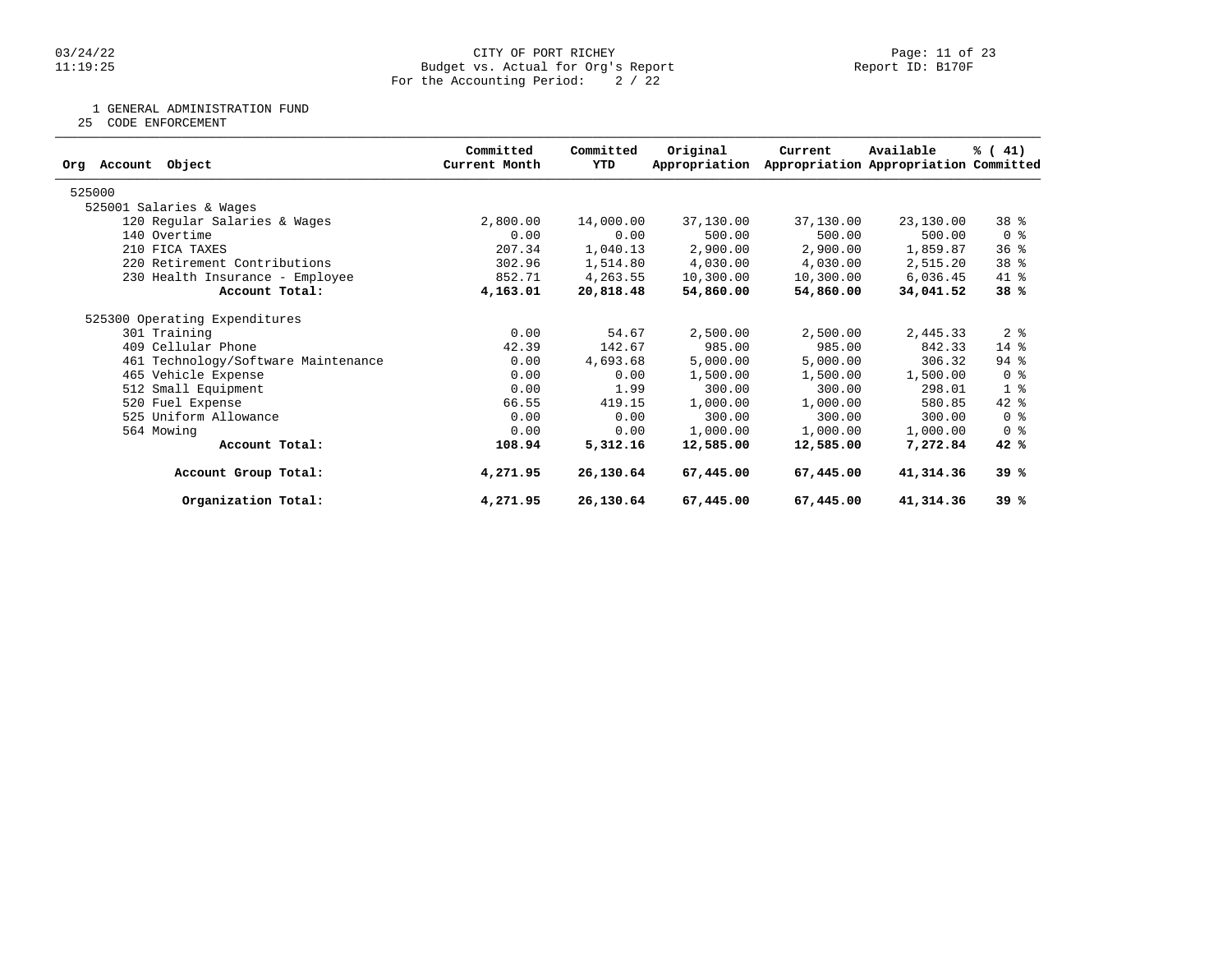# 03/24/22 CITY OF PORT RICHEY Page: 12 of 23 11:19:25 Budget vs. Actual for Org's Report Report ID: B170F For the Accounting Period: 2 / 22

1 GENERAL ADMINISTRATION FUND

26 HUMAN RESOURCES

| Object<br>Org Account               | Committed<br>Current Month | Committed<br>YTD | Original<br>Appropriation | Current   | Available<br>Appropriation Appropriation Committed | % (41)              |
|-------------------------------------|----------------------------|------------------|---------------------------|-----------|----------------------------------------------------|---------------------|
| 526000                              |                            |                  |                           |           |                                                    |                     |
| 526001 Salaries & Wages             |                            |                  |                           |           |                                                    |                     |
| 120 Regular Salaries & Wages        | 1,958.40                   | 9,792.00         | 25,500.00                 | 25,500.00 | 15,708.00                                          | 38 %                |
| 140 Overtime                        | 0.00                       | 0.00             | 100.00                    | 100.00    | 100.00                                             | 0 <sup>8</sup>      |
| 210 FICA TAXES                      | 149.79                     | 748.98           | 1,960.00                  | 1,960.00  | 1,211.02                                           | 38 %                |
| 220 Retirement Contributions        | 211.90                     | 1,059.46         | 2,780.00                  | 2,780.00  | 1,720.54                                           | 38 %                |
| 230 Health Insurance - Employee     | 512.51                     | 2,526.72         | 6, 200.00                 | 6, 200.00 | 3,673.28                                           | 41 %                |
| Account Total:                      | 2,832.60                   | 14, 127. 16      | 36,540.00                 | 36,540.00 | 22,412.84                                          | 39%                 |
| 526300 Operating Expenditures       |                            |                  |                           |           |                                                    |                     |
| 301 Training                        | 0.00                       | 0.00             | 2,000.00                  | 2,000.00  | 2,000.00                                           | 0 <sup>8</sup>      |
| 328 Professional Services           | 168.00                     | 484.00           | 500.00                    | 500.00    | 16.00                                              | $97$ $\frac{6}{3}$  |
| 461 Technology/Software Maintenance | 0.00                       | 1,023.68         | 500.00                    | 500.00    | $-523.68$                                          | $205$ $\frac{6}{5}$ |
| 502 Miscellaneous                   | 0.00                       | 89.50            | 200.00                    | 200.00    | 110.50                                             | $45$ %              |
| 540 Membership Fees                 | 0.00                       | 0.00             | 300.00                    | 300.00    | 300.00                                             | 0 %                 |
| Account Total:                      | 168.00                     | 1,597.18         | 3,500.00                  | 3,500.00  | 1,902.82                                           | 46%                 |
| Account Group Total:                | 3,000.60                   | 15,724.34        | 40,040.00                 | 40,040.00 | 24,315.66                                          | 39%                 |
| Organization Total:                 | 3,000.60                   | 15,724.34        | 40,040.00                 | 40,040.00 | 24,315.66                                          | 39 %                |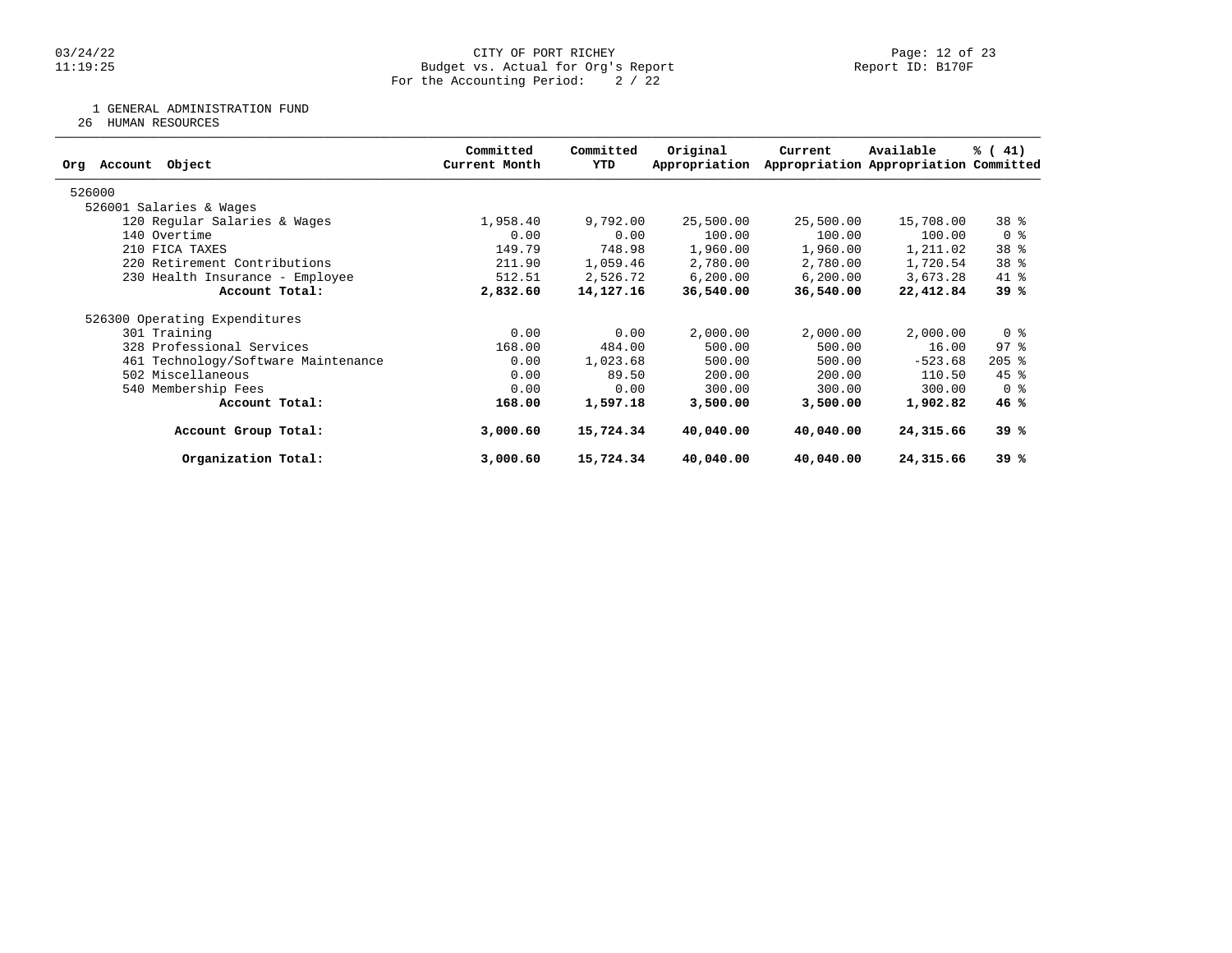# 03/24/22 CITY OF PORT RICHEY Page: 13 of 23 11:19:25 Budget vs. Actual for Org's Report Report ID: B170F For the Accounting Period: 2 / 22

1 GENERAL ADMINISTRATION FUND

38 GRANTS

| Object<br>Account<br>Org             | Committed<br>Current Month | Committed<br>YTD | Original<br>Appropriation | Current    | Available<br>Appropriation Appropriation Committed | % (41) |
|--------------------------------------|----------------------------|------------------|---------------------------|------------|----------------------------------------------------|--------|
| 538000                               |                            |                  |                           |            |                                                    |        |
| 538800 GRANT EXPENDITURES            |                            |                  |                           |            |                                                    |        |
| 301 Training                         | 48.00                      | 0.00             | 0.00                      | 0.00       | 0.00                                               | 0 %    |
| 803 Restore Act - Dredging/Boat Ramp | 0.00                       | 0.00             | 667,000.00                | 667,000.00 | 667,000.00                                         | 0 %    |
| 899 Other Grants                     | 0.00                       | 0.00             | 1.00                      | 1.00       | 1.00                                               | 0 %    |
| Account Total:                       | 48.00                      | 0.00             | 667,001.00                | 667,001.00 | 667,001.00                                         | 0 %    |
| Account Group Total:                 | 48.00                      | 0.00             | 667,001.00                | 667,001.00 | 667,001.00                                         | 0 %    |
| Organization Total:                  | 48.00                      | 0.00             | 667,001.00                | 667,001.00 | 667,001.00                                         | 0 %    |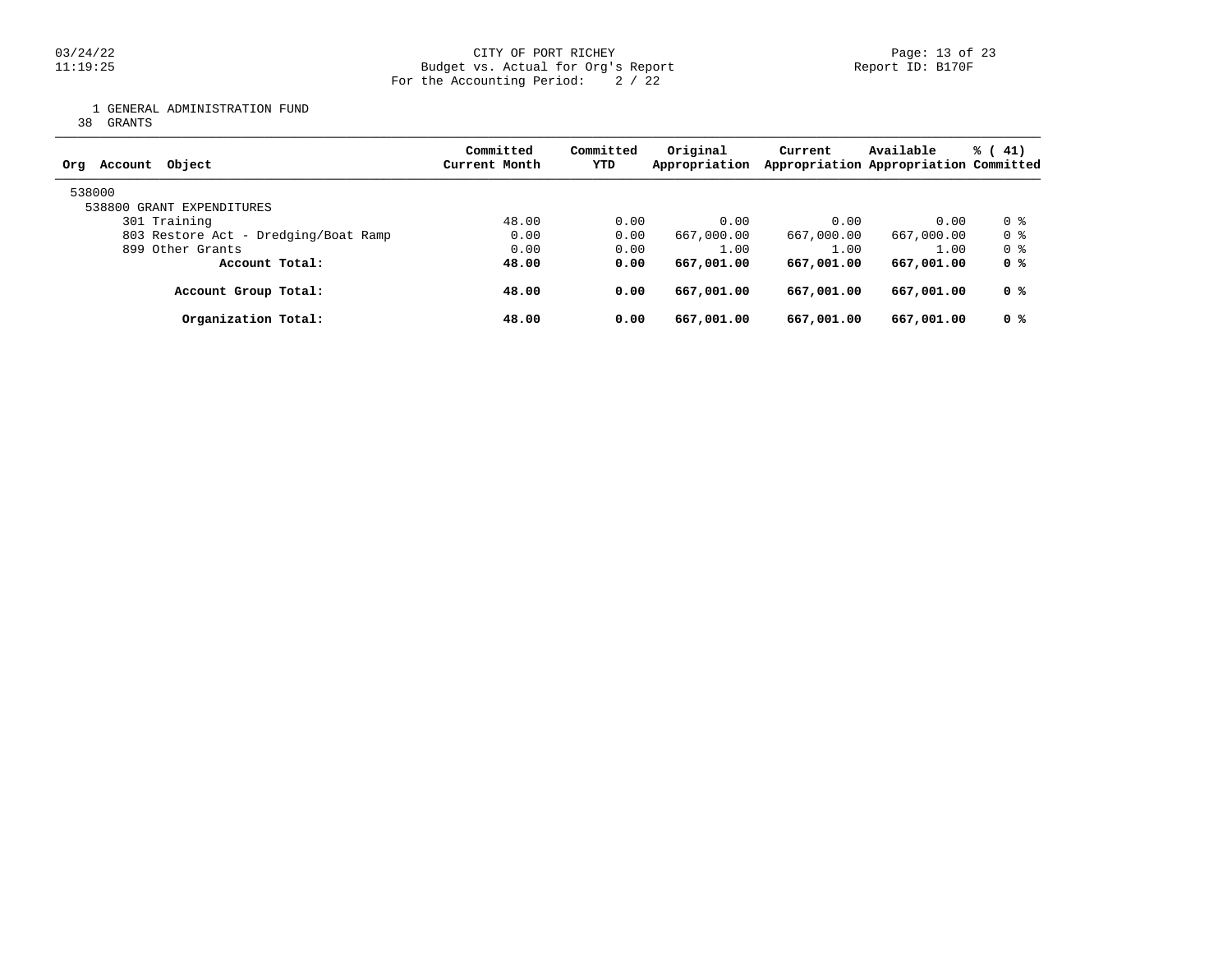1 GENERAL ADMINISTRATION FUND

41 PUBLIC WORKS DEPARTMENT

| Org Account Object                  | Committed<br>Current Month | Committed<br><b>YTD</b> | Original   | Current<br>Appropriation Appropriation Appropriation Committed | Available   | % (41)          |
|-------------------------------------|----------------------------|-------------------------|------------|----------------------------------------------------------------|-------------|-----------------|
| 541000 ROAD & STREET FACILITIES     |                            |                         |            |                                                                |             |                 |
| 541001 Salaries & Wages             |                            |                         |            |                                                                |             |                 |
| 120 Regular Salaries & Wages        | 3,682.93                   | 18,346.80               | 44,700.00  | 44,700.00                                                      | 26, 353. 20 | 41 %            |
| 140 Overtime                        | 465.68                     | 1,583.06                | 3,000.00   | 3,000.00                                                       | 1,416.94    | 53%             |
| 210 FICA TAXES                      | 313.07                     | 1,518.00                | 3,450.00   | 3,450.00                                                       | 1,932.00    | 44 %            |
| 220 Retirement Contributions        | 447.33                     | 2,149.29                | 4,875.00   | 4,875.00                                                       | 2,725.71    | 44 %            |
| 230 Health Insurance - Employee     | 1,431.52                   | 7,157.60                | 17,700.00  | 17,700.00                                                      | 10,542.40   | $40*$           |
| Account Total:                      | 6,340.53                   | 30,754.75               | 73,725.00  | 73,725.00                                                      | 42,970.25   | 42 %            |
| 541300 Operating Expenditures       |                            |                         |            |                                                                |             |                 |
| 301 Training                        | 0.00                       | 1,728.00                | 5,000.00   | 5,000.00                                                       | 3,272.00    | 35 <sup>8</sup> |
| 315 Physical Exams                  | 0.00                       | 0.00                    | 300.00     | 300.00                                                         | 300.00      | 0 <sup>8</sup>  |
| 328 Professional Services           | 2,500.00                   | 5,919.00                | 10,000.00  | 10,000.00                                                      | 4,081.00    | 59 <sup>8</sup> |
| 409 Cellular Phone                  | 215.84                     | 489.12                  | 2,400.00   | 2,400.00                                                       | 1,910.88    | $20*$           |
| 430 Electricity                     | 585.69                     | 3,663.88                | 7,000.00   | 7,000.00                                                       | 3,336.12    | $52$ $%$        |
| 431 Street Lights                   | 10,022.27                  | 25,520.37               | 50,000.00  | 50,000.00                                                      | 24, 479.63  | $51$ $%$        |
| 432 Water Utility Expense           | 437.98                     | 2,175.51                | 6,000.00   | 6,000.00                                                       | 3,824.49    | 36%             |
| 434 Sewer Utility Expense           | 440.09                     | 2,364.93                | 6,000.00   | 6,000.00                                                       | 3,635.07    | 39 %            |
| 436 Stormwater Utility Expense      | 115.50                     | 767.57                  | 1,500.00   | 1,500.00                                                       | 732.43      | $51$ $%$        |
| 440 RENTALS & LEASES                | 0.00                       | 0.00                    | 2,800.00   | 2,800.00                                                       | 2,800.00    | 0 <sup>8</sup>  |
| 460 Building Maintenance            | 533.06                     | 2,462.19                | 7,000.00   | 7,000.00                                                       | 4,537.81    | 35 <sup>8</sup> |
| 462 Maintenance                     | 2,505.35                   | 6,388.62                | 18,000.00  | 18,000.00                                                      | 11,611.38   | 35%             |
| 465 Vehicle Expense                 | 22.66                      | 582.04                  | 10,000.00  | 10,000.00                                                      | 9,417.96    | 6 %             |
| 467 Equipment Maintenance           | 0.00                       | 996.47                  | 1,500.00   | 1,500.00                                                       | 503.53      | 66 %            |
| 502 Miscellaneous                   | 0.00                       | 0.00                    | 2,000.00   | 2,000.00                                                       | 2,000.00    | 0 <sup>8</sup>  |
| 512 Small Equipment                 | 163.59                     | 2,173.56                | 9,000.00   | 9,000.00                                                       | 6,826.44    | $24$ %          |
| 514 Safety Equipment                | 0.00                       | 94.99                   | 1,500.00   | 1,500.00                                                       | 1,405.01    | 6 %             |
| 520 Fuel Expense                    | 1,808.37                   | 5,184.07                | 15,000.00  | 15,000.00                                                      | 9,815.93    | 35%             |
| 524 Landscaping                     | 2,414.36                   | 3,069.79                | 20,000.00  | 20,000.00                                                      | 16,930.21   | 15 <sup>°</sup> |
| 525 Uniform Allowance               | 21.17                      | 808.31                  | 9,000.00   | 9,000.00                                                       | 8,191.69    | 9 <sub>8</sub>  |
| 528 Chemicals                       | 0.00                       | 0.00                    | 5,000.00   | 5,000.00                                                       | 5,000.00    | 0 <sup>8</sup>  |
| 530 Road Material/Pavement Markings | 1,516.23                   | 5,310.18                | 15,000.00  | 15,000.00                                                      | 9,689.82    | 35 <sup>8</sup> |
| 531 Street Signs                    | 0.00                       | 389.27                  | 6,000.00   | 6,000.00                                                       | 5,610.73    | 6 %             |
| Account Total:                      | 23,302.16                  | 70,087.87               | 210,000.00 | 210,000.00                                                     | 139,912.13  | 33%             |
| Account Group Total:                | 29,642.69                  | 100,842.62              | 283,725.00 | 283,725.00                                                     | 182,882.38  | 36%             |
| Organization Total:                 | 29,642.69                  | 100,842.62              | 283,725.00 | 283,725.00                                                     | 182,882.38  | 36%             |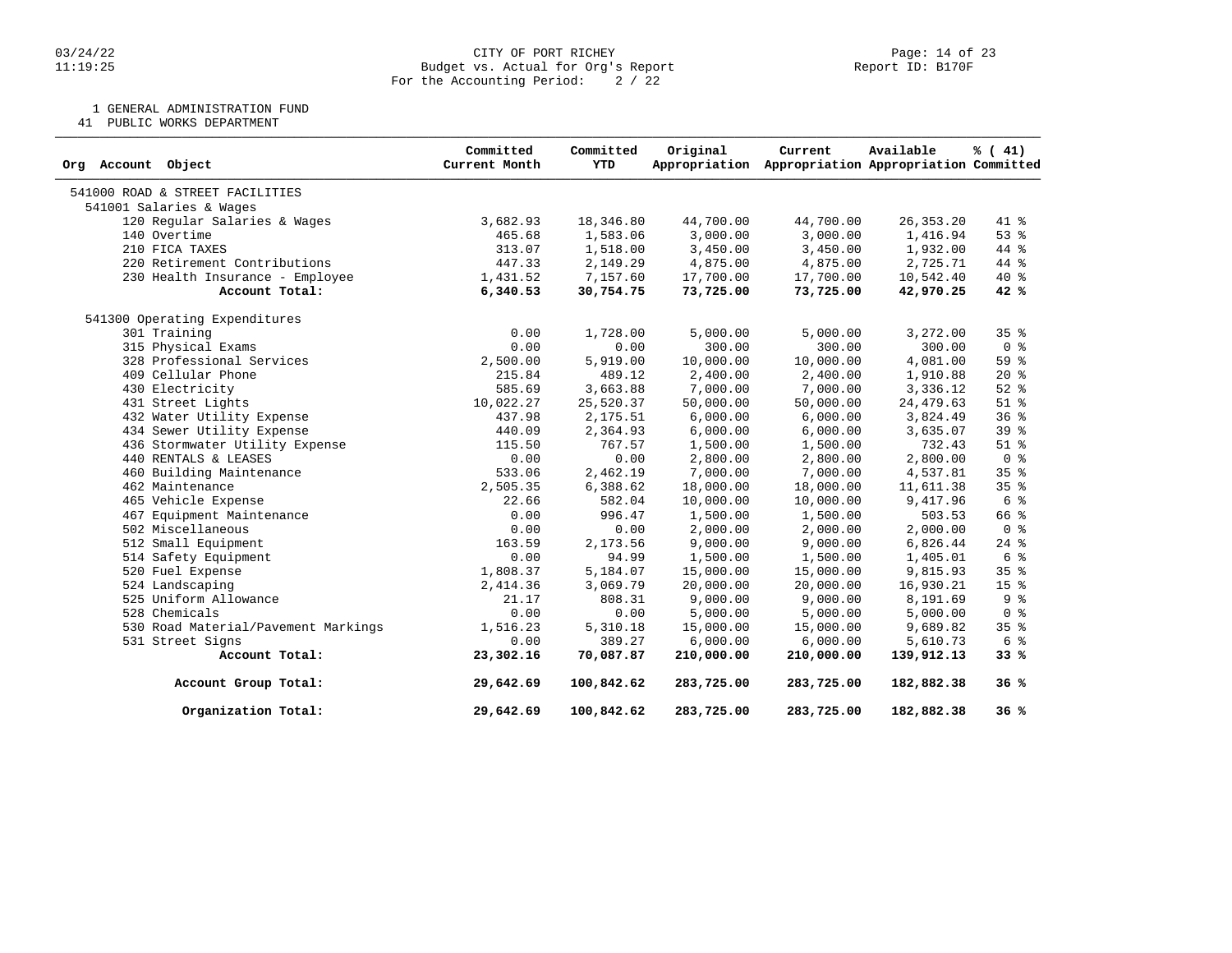03/24/22 CITY OF PORT RICHEY Page: 15 of 23 11:19:25 Budget vs. Actual for Org's Report Report ID: B170F For the Accounting Period: 2 / 22

1 GENERAL ADMINISTRATION FUND

62 PUBLIC HEALTH

| Object<br>Account<br>Orq    | Committed<br>Current Month | Committed<br>YTD | Original<br>Appropriation | Current   | Available<br>Appropriation Appropriation Committed | % (41)  |
|-----------------------------|----------------------------|------------------|---------------------------|-----------|----------------------------------------------------|---------|
| 562000 HEALTH               |                            |                  |                           |           |                                                    |         |
| 562300 Operating Expenses   |                            |                  |                           |           |                                                    |         |
| 339 Animal Control Contract | 0.00                       | 0.00             | 22,000.00                 | 22,000.00 | 22,000.00                                          | 0 %     |
| 433 Refuse Pick-up          | 1,303.81                   | 3,319.44         | 10,000.00                 | 10,000.00 | 6,680.56                                           | 338     |
| 519 Solid Waste Assessment  | 0.00                       | 4,096.45         | 3,800.00                  | 3,800.00  | $-296.45$                                          | $108$ % |
| Account Total:              | 1,303.81                   | 7,415.89         | 35,800.00                 | 35,800,00 | 28,384.11                                          | $21*$   |
| Account Group Total:        | 1,303.81                   | 7,415.89         | 35,800,00                 | 35,800,00 | 28,384.11                                          | $21*$   |
| Organization Total:         | 1,303.81                   | 7,415.89         | 35,800.00                 | 35,800.00 | 28,384.11                                          | $21*$   |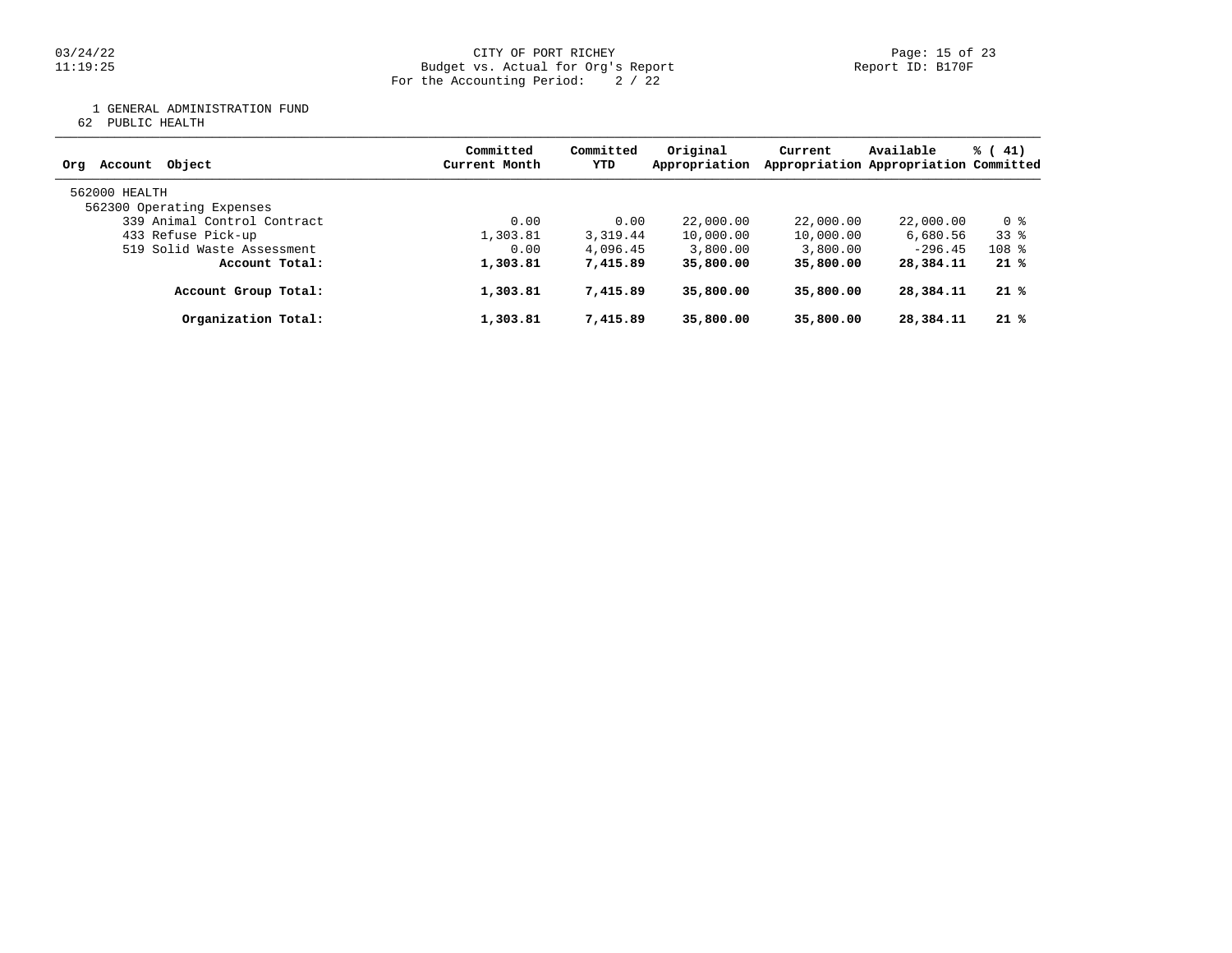# 03/24/22 CITY OF PORT RICHEY Page: 16 of 23 11:19:25 Budget vs. Actual for Org's Report Report ID: B170F For the Accounting Period: 2 / 22

1 GENERAL ADMINISTRATION FUND

90 CONTINGENCIES

| Object<br>Account<br>Org     |             | Committed<br>Current Month | Committed<br>YTD | Original<br>Appropriation            | Current      | Available<br>Appropriation Appropriation Committed | $\frac{1}{6}$ ( 41) |
|------------------------------|-------------|----------------------------|------------------|--------------------------------------|--------------|----------------------------------------------------|---------------------|
| 590000                       |             |                            |                  |                                      |              |                                                    |                     |
| 590900 CONTINGENCIES         |             |                            |                  |                                      |              |                                                    |                     |
| 925 CRA City's TIF Share     |             | 0.00                       | 649,165.16       | 649,960.00                           | 649,960.00   | 794.84                                             | $100*$              |
| Account Total:               |             | 0.00                       | 649,165.16       | 649,960.00                           | 649,960.00   | 794.84                                             | 100 %               |
| 590910 RESERVE CONTINGENCIES |             |                            |                  |                                      |              |                                                    |                     |
| 990 Contingencies            |             | 0.00                       | 0.00             | 400,000.00                           | 400,000.00   | 400,000.00                                         | 0 <sub>8</sub>      |
| Account Total:               |             | 0.00                       | 0.00             | 400,000.00                           | 400,000.00   | 400,000.00                                         | 0 %                 |
| Account Group Total:         |             | 0.00                       | 649,165.16       | 1,049,960.00                         | 1,049,960.00 | 400,794.84                                         | 62 %                |
| Organization Total:          |             | 0.00                       |                  | 649, 165. 16 1, 049, 960. 00         | 1,049,960.00 | 400,794.84                                         | 62 %                |
|                              |             |                            |                  |                                      |              |                                                    |                     |
|                              | Fund Total: |                            |                  | 495,074.92 2,868,128.16 6,948,204.00 |              | 6,948,204.00 4,080,075.84                          | 41 %                |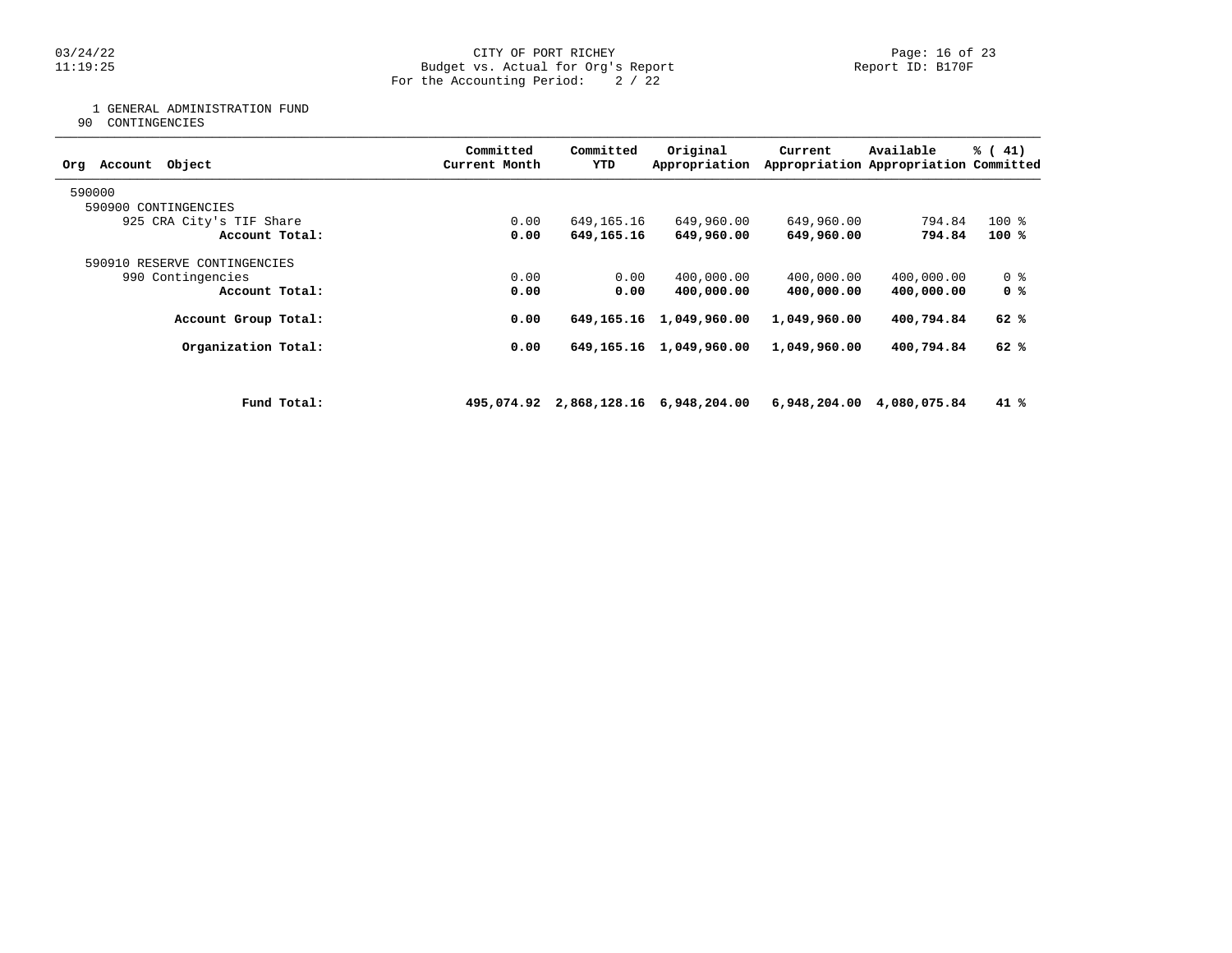# 03/24/22 CITY OF PORT RICHEY Page: 17 of 23 11:19:25 Budget vs. Actual for Org's Report Report ID: B170F For the Accounting Period: 2 / 22

# 120 POLICE CONFISCATION FUND

21 POLICE DEPARTMENT

|                               | Committed     | Committed | Original      | Current   | Available                             | % (41) |
|-------------------------------|---------------|-----------|---------------|-----------|---------------------------------------|--------|
| Object<br>Account<br>Org      | Current Month | YTD       | Appropriation |           | Appropriation Appropriation Committed |        |
| 521000 LAW<br>ENFORCEMENT     |               |           |               |           |                                       |        |
| 521300 Operating Expenditures |               |           |               |           |                                       |        |
| 502 Miscellaneous             | 273.99        | 1,018.96  | 6,000.00      | 6,000.00  | 4,981.04                              | $17*$  |
| 537 Weapons Equip/Supplies    | 291.22        | 1,326.91  | 10,000.00     | 10,000.00 | 8,673.09                              | $13*$  |
| 566 Investigative Funds       | 0.00          | 999.00    | 2,000.00      | 2,000.00  | 1,001.00                              | $50*$  |
| Account Total:                | 565.21        | 3,344,87  | 18,000.00     | 18,000.00 | 14,655.13                             | 19 %   |
| 521600 Capital Outlay         |               |           |               |           |                                       |        |
| 648 Equipment                 | 0.00          | 0.00      | 5,000.00      | 5,000.00  | 5,000.00                              | 0 %    |
| Account Total:                | 0.00          | 0.00      | 5,000,00      | 5,000.00  | 5,000.00                              | 0 %    |
| Account Group Total:          | 565.21        | 3,344.87  | 23,000,00     | 23,000,00 | 19,655.13                             | 15 %   |
| Organization Total:           | 565.21        | 3,344.87  | 23,000,00     | 23,000,00 | 19,655.13                             | 15%    |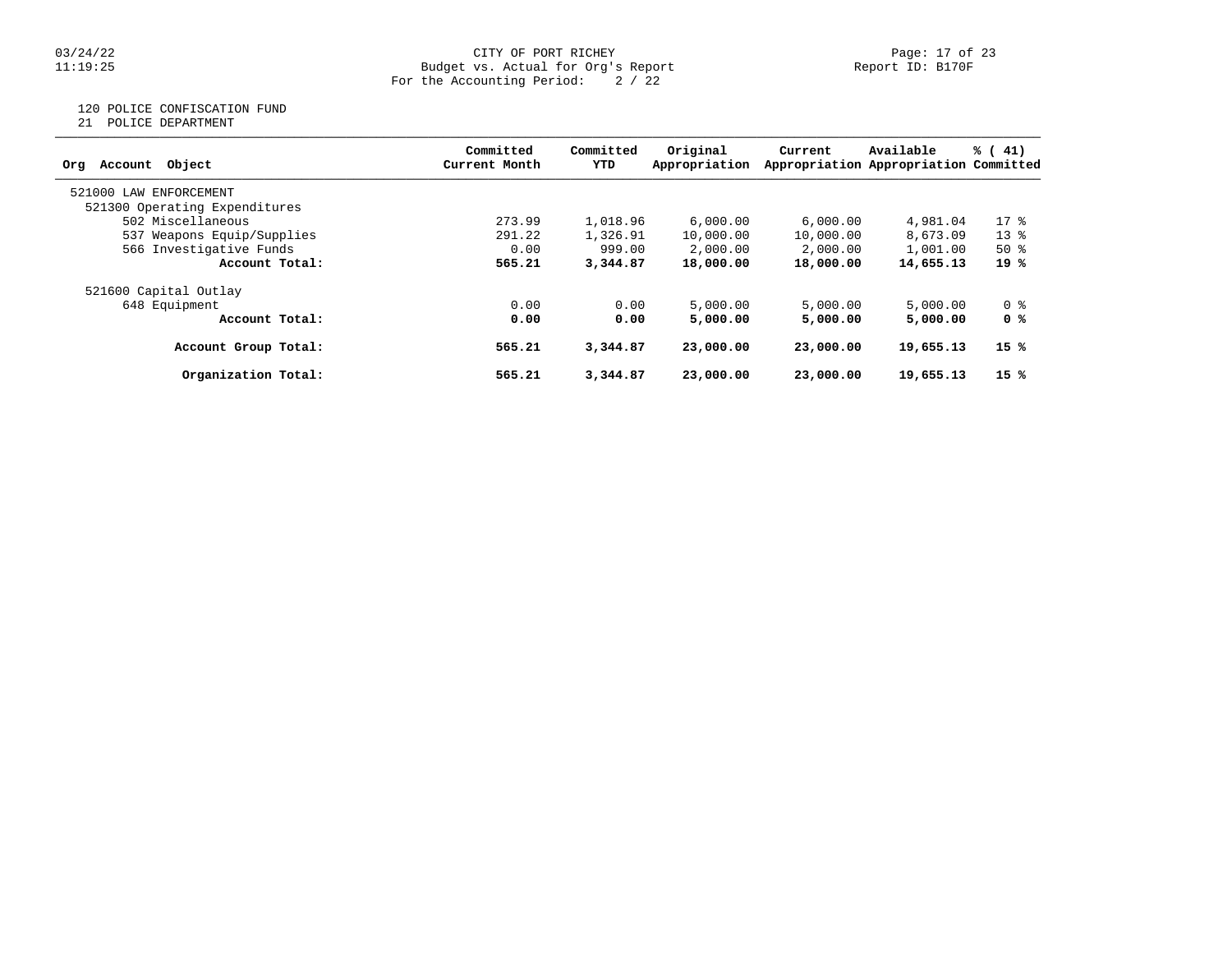# 03/24/22 CITY OF PORT RICHEY Page: 18 of 23 11:19:25 Budget vs. Actual for Org's Report Report ID: B170F For the Accounting Period: 2 / 22

# 120 POLICE CONFISCATION FUND

59 OTHER ECONOMIC ENVIRONMENT

| Object<br>Account<br>Orq     | Committed<br>Current Month | Committed<br>YTD | Original<br>Appropriation | Current   | Available<br>Appropriation Appropriation Committed | % (41) |
|------------------------------|----------------------------|------------------|---------------------------|-----------|----------------------------------------------------|--------|
| 590000                       |                            |                  |                           |           |                                                    |        |
| 590910 RESERVE CONTINGENCIES |                            |                  |                           |           |                                                    |        |
| 990 Contingencies            | 0.00                       | 0.00             | 2,125.00                  | 2,125.00  | 2,125.00                                           | 0 %    |
| Account Total:               | 0.00                       | 0.00             | 2,125.00                  | 2,125.00  | 2,125.00                                           | 0 %    |
| Account Group Total:         | 0.00                       | 0.00             | 2,125.00                  | 2,125.00  | 2,125.00                                           | 0 %    |
| Organization Total:          | 0.00                       | 0.00             | 2,125.00                  | 2,125.00  | 2,125.00                                           | 0 %    |
| Fund Total:                  | 565.21                     | 3,344.87         | 25,125.00                 | 25,125,00 | 21,780.13                                          | $13*$  |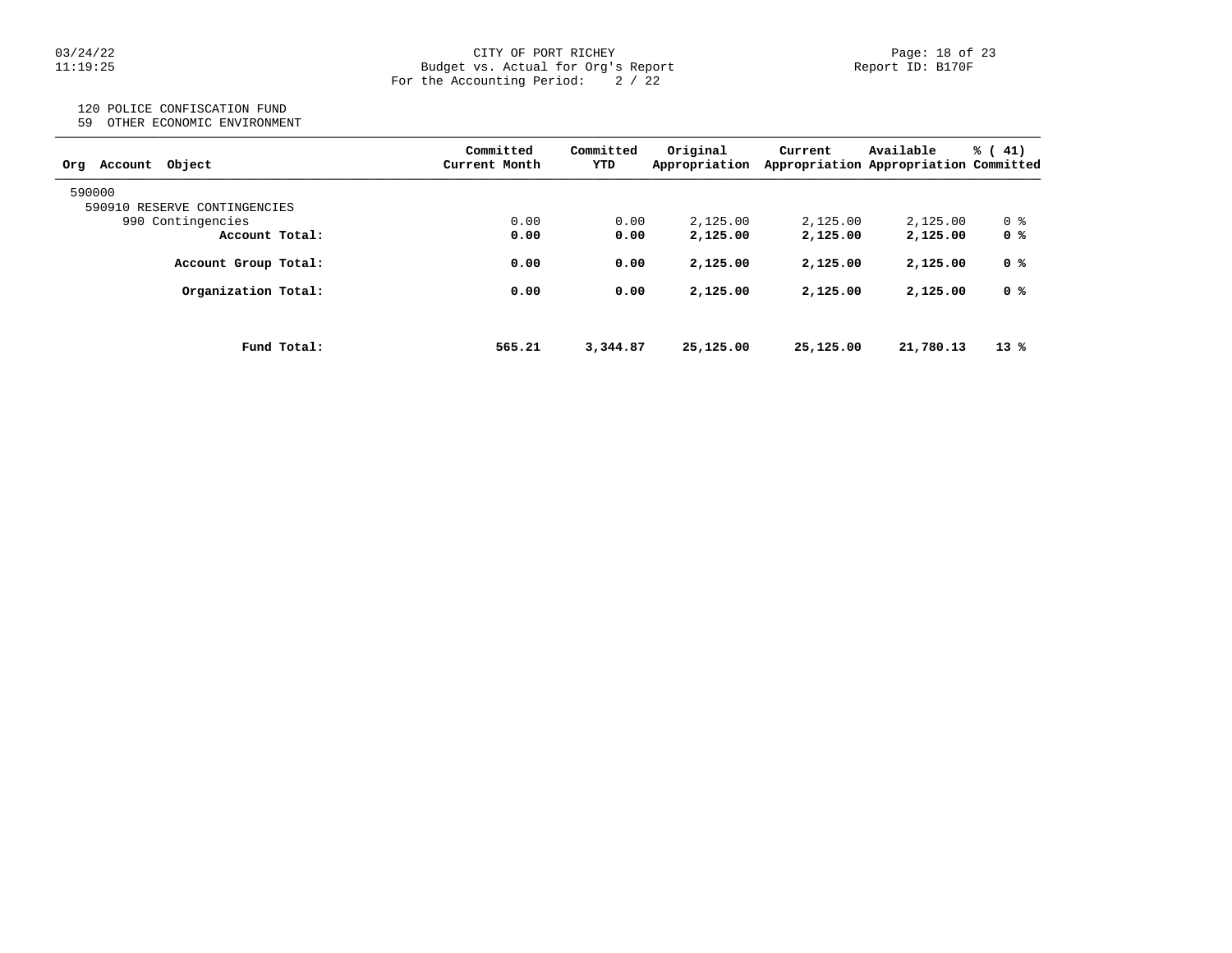# Page: 19 of 23 CITY OF PORT RICHEY<br>11:19:25 Budget vs. Actual for Org's Report Page: 19 Of 23 Report ID: B170F 11:19:25 Budget vs. Actual for Org's Report Report ID: B170F For the Accounting Period: 2 / 22

# 122 POLICE TRAINING FUND

21 POLICE DEPARTMENT

| Account Object<br>Org         | Committed<br>Current Month | Committed<br>YTD | Original<br>Appropriation | Current   | Available<br>Appropriation Appropriation Committed | $\frac{1}{6}$ ( 41) |
|-------------------------------|----------------------------|------------------|---------------------------|-----------|----------------------------------------------------|---------------------|
| 521000 LAW ENFORCEMENT        |                            |                  |                           |           |                                                    |                     |
| 521300 Operating Expenditures |                            |                  |                           |           |                                                    |                     |
| 301 Training                  | 0.00                       | 0.00             | 12,000.00                 | 12,000.00 | 12,000.00                                          | 0 %                 |
| Account Total:                | 0.00                       | 0.00             | 12,000.00                 | 12,000.00 | 12,000.00                                          | 0 <sup>8</sup>      |
| Account Group Total:          | 0.00                       | 0.00             | 12,000.00                 | 12,000.00 | 12,000.00                                          | 0 %                 |
| Organization Total:           | 0.00                       | 0.00             | 12,000.00                 | 12,000.00 | 12,000.00                                          | 0 %                 |
|                               |                            |                  |                           |           |                                                    |                     |
| Fund Total:                   | 0.00                       | 0.00             | 12,000.00                 | 12,000.00 | 12,000.00                                          | 0 %                 |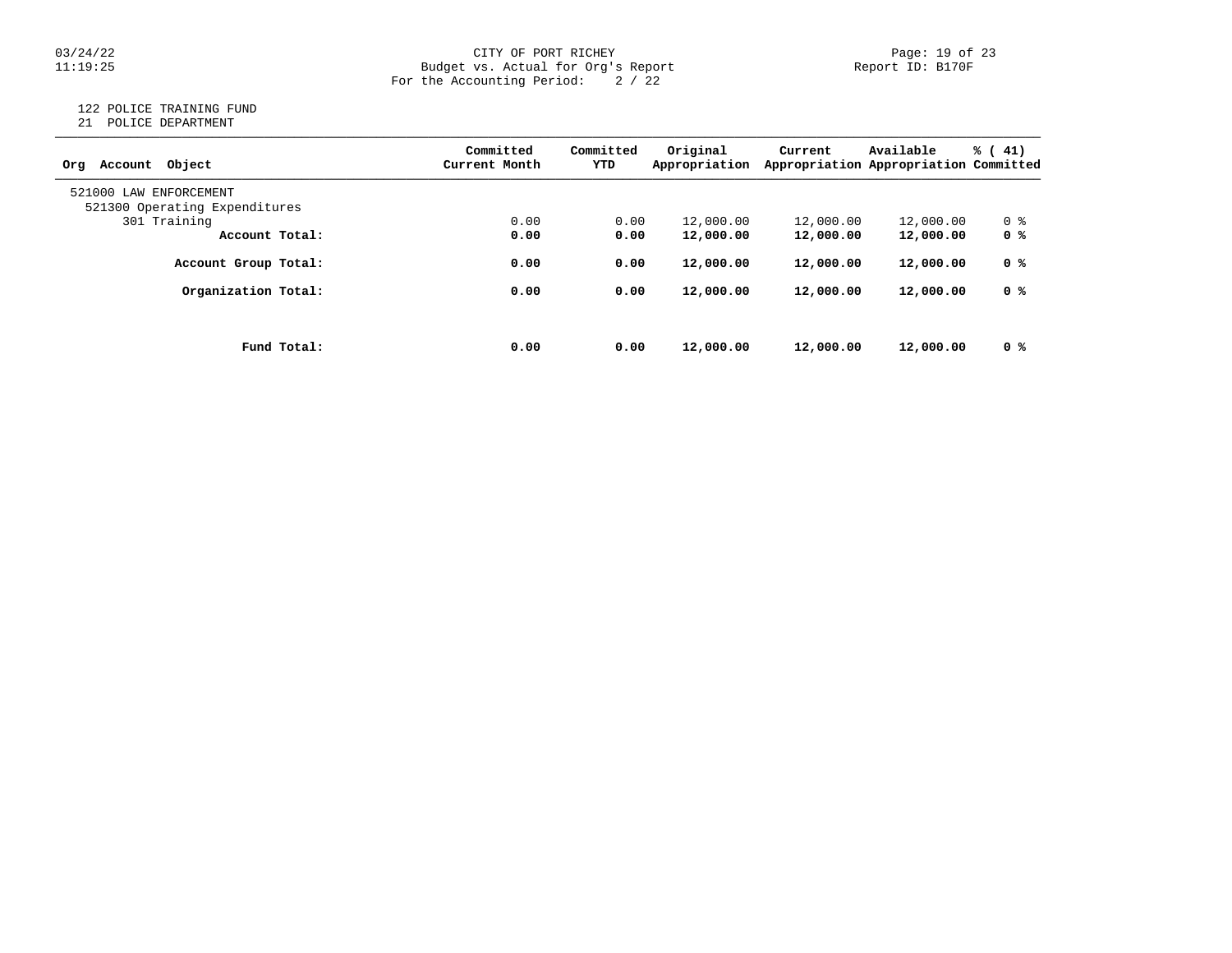# 03/24/22 CITY OF PORT RICHEY Page: 20 of 23 11:19:25 Budget vs. Actual for Org's Report Report ID: B170F For the Accounting Period: 2 / 22

# 125 POLICE \$5 FUND

21 POLICE DEPARTMENT

| Object<br>Account<br>Org            | Committed<br>Current Month | Committed<br>YTD | Original<br>Appropriation | Current   | Available<br>Appropriation Appropriation Committed | % (41)         |
|-------------------------------------|----------------------------|------------------|---------------------------|-----------|----------------------------------------------------|----------------|
| 521000 LAW ENFORCEMENT              |                            |                  |                           |           |                                                    |                |
| 521300 Operating Expenditures       |                            |                  |                           |           |                                                    |                |
| 461 Technology/Software Maintenance | 0.00                       | 0.00             | 12,300.00                 | 12,300.00 | 12,300.00                                          | 0 <sub>8</sub> |
| 502 Miscellaneous                   | 0.00                       | 0.00             | 10,000.00                 | 10,000.00 | 10,000.00                                          | 0 <sup>8</sup> |
| 512 Small Equipment                 | 0.00                       | 2,831.76         | 10,000.00                 | 10,000.00 | 7,168.24                                           | $28$ %         |
| Account Total:                      | 0.00                       | 2,831.76         | 32,300.00                 | 32,300.00 | 29,468.24                                          | 9 %            |
| Account Group Total:                | 0.00                       | 2,831.76         | 32,300.00                 | 32,300.00 | 29,468.24                                          | 9 %            |
| 590000                              |                            |                  |                           |           |                                                    |                |
| 590910 RESERVE CONTINGENCIES        |                            |                  |                           |           |                                                    |                |
| 990 Contingencies                   | 0.00                       | 0.00             | 4,900.00                  | 4,900.00  | 4,900.00                                           | 0 <sup>8</sup> |
| Account Total:                      | 0.00                       | 0.00             | 4,900.00                  | 4,900.00  | 4,900.00                                           | 0 %            |
| Account Group Total:                | 0.00                       | 0.00             | 4,900.00                  | 4,900.00  | 4,900.00                                           | 0 %            |
| Organization Total:                 | 0.00                       | 2,831.76         | 37,200.00                 | 37,200.00 | 34,368.24                                          | 8 %            |
|                                     |                            |                  |                           |           |                                                    |                |
| Fund Total:                         | 0.00                       | 2,831.76         | 37,200.00                 | 37,200.00 | 34,368.24                                          | 8 %            |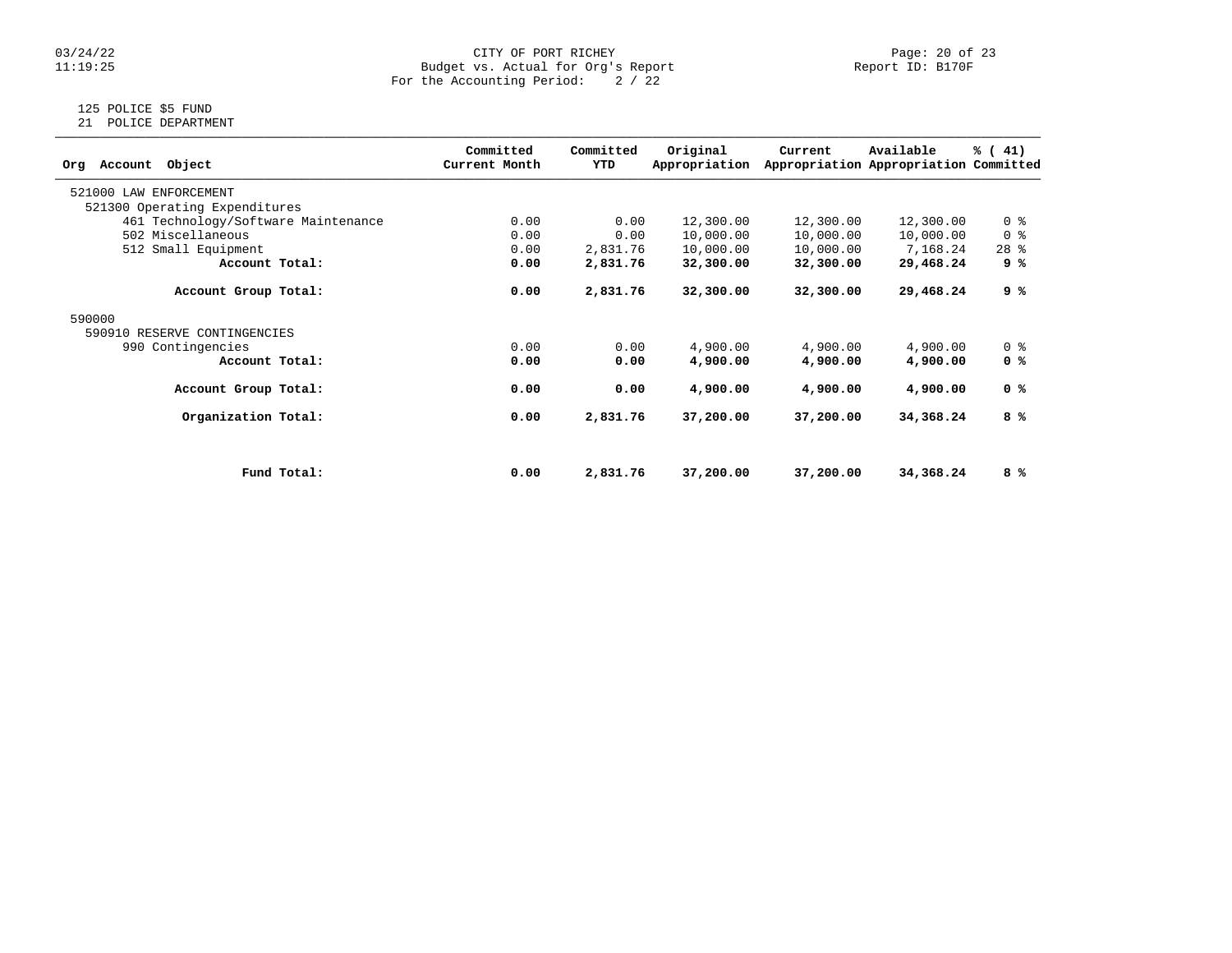# $03/24/22$  Page: 21 of 23<br>Budget vs. Actual for Org's Report Page: 21 of 23<br>Report ID: B170F 11:19:25 Budget vs. Actual for Org's Report Report ID: B170F For the Accounting Period: 2 / 22

#### 200 POLICE IMPACT FEES 90 CONTINGENCIES

| ╯ | COMITONOTICIO |  |
|---|---------------|--|
|   |               |  |
|   |               |  |

| Object<br>Account<br>Org        | Committed<br>Current Month | Committed<br>YTD | Original<br>Appropriation | Current   | Available<br>Appropriation Appropriation Committed | $\frac{1}{6}$ ( 41) |
|---------------------------------|----------------------------|------------------|---------------------------|-----------|----------------------------------------------------|---------------------|
| 590000                          |                            |                  |                           |           |                                                    |                     |
| 590910<br>RESERVE CONTINGENCIES |                            |                  |                           |           |                                                    |                     |
| 990 Contingencies               | 0.00                       | 0.00             | 10,000.00                 | 10,000.00 | 10,000.00                                          | 0 %                 |
| Account Total:                  | 0.00                       | 0.00             | 10,000.00                 | 10,000.00 | 10,000.00                                          | 0 <sup>8</sup>      |
| Account Group Total:            | 0.00                       | 0.00             | 10,000.00                 | 10,000.00 | 10,000.00                                          | 0 %                 |
| Organization Total:             | 0.00                       | 0.00             | 10,000.00                 | 10,000.00 | 10,000.00                                          | 0 %                 |
|                                 |                            |                  |                           |           |                                                    |                     |
| Fund Total:                     | 0.00                       | 0.00             | 10,000.00                 | 10,000.00 | 10,000.00                                          | 0 <sup>8</sup>      |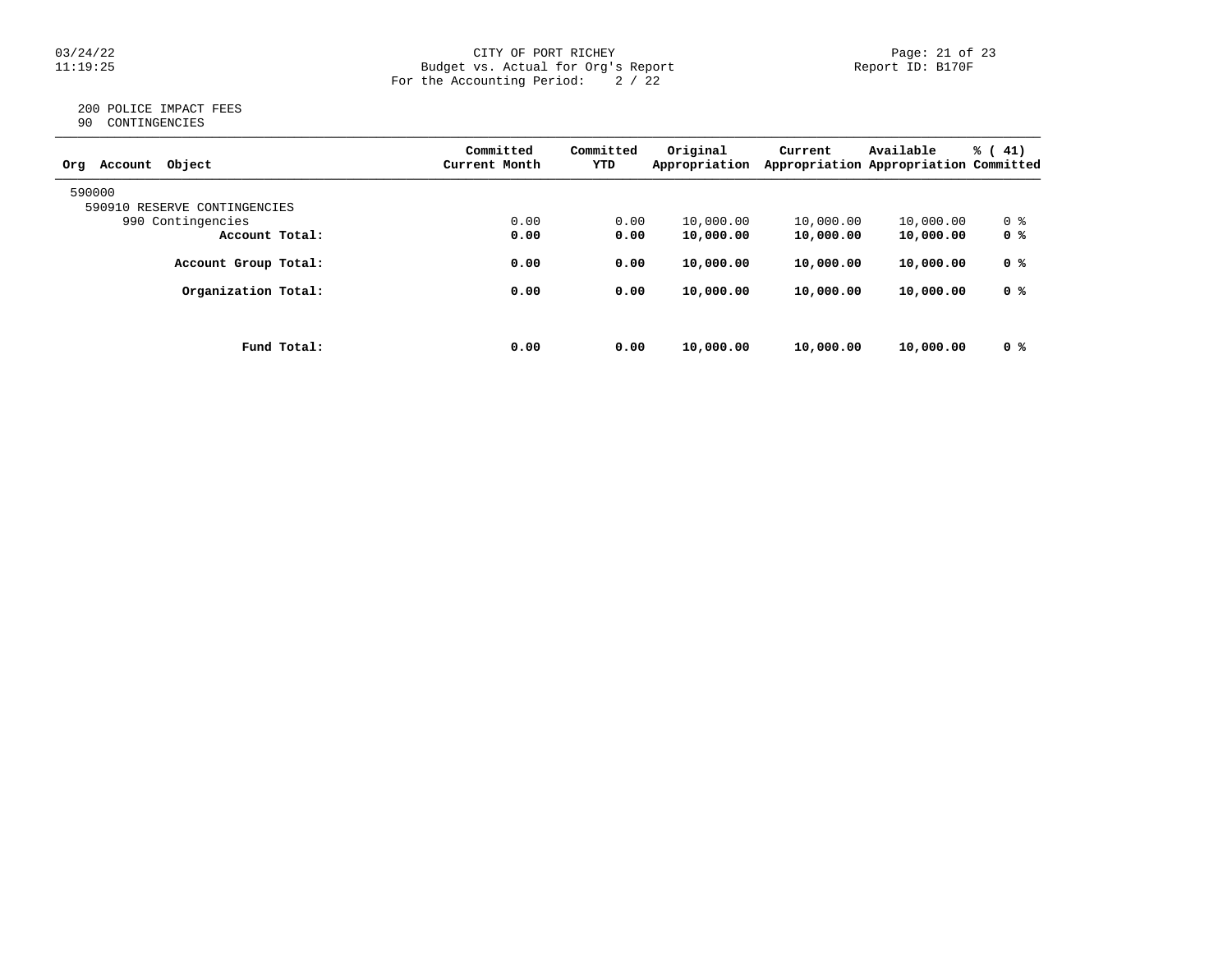# 03/24/22 CITY OF PORT RICHEY Page: 22 of 23 11:19:25 Budget vs. Actual for Org's Report Report ID: B170F For the Accounting Period: 2 / 22

# 210 FIRE IMPACT FEES 23 FIRE IMPACT FEES

| Object<br>Account<br>Org      |             | Committed<br>Current Month | Committed<br>YTD | Original<br>Appropriation | Current   | Available<br>Appropriation Appropriation Committed | $\frac{1}{6}$ ( 41) |
|-------------------------------|-------------|----------------------------|------------------|---------------------------|-----------|----------------------------------------------------|---------------------|
| 523000                        |             |                            |                  |                           |           |                                                    |                     |
| 523300 Operating Expenditures |             |                            |                  |                           |           |                                                    |                     |
| 512 Small Equipment           |             | 0.00                       | 0.00             | 10,000.00                 | 10,000.00 | 10,000.00                                          | 0 <sup>8</sup>      |
| Account Total:                |             | 0.00                       | 0.00             | 10,000.00                 | 10,000.00 | 10,000.00                                          | 0 <sup>8</sup>      |
| 523600 Capital Outlay         |             |                            |                  |                           |           |                                                    |                     |
| 613 Fire Equipment            |             | 0.00                       | 0.00             | 14,000.00                 | 14,000.00 | 14,000.00                                          | 0 <sup>8</sup>      |
| Account Total:                |             | 0.00                       | 0.00             | 14,000.00                 | 14,000.00 | 14,000.00                                          | 0 %                 |
| Account Group Total:          |             | 0.00                       | 0.00             | 24,000.00                 | 24,000,00 | 24,000.00                                          | 0 %                 |
| Organization Total:           |             | 0.00                       | 0.00             | 24,000.00                 | 24,000,00 | 24,000.00                                          | 0 %                 |
|                               |             |                            |                  |                           |           |                                                    |                     |
|                               | Fund Total: | 0.00                       | 0.00             | 24,000.00                 | 24,000.00 | 24,000.00                                          | 0 %                 |
|                               |             |                            |                  |                           |           |                                                    |                     |